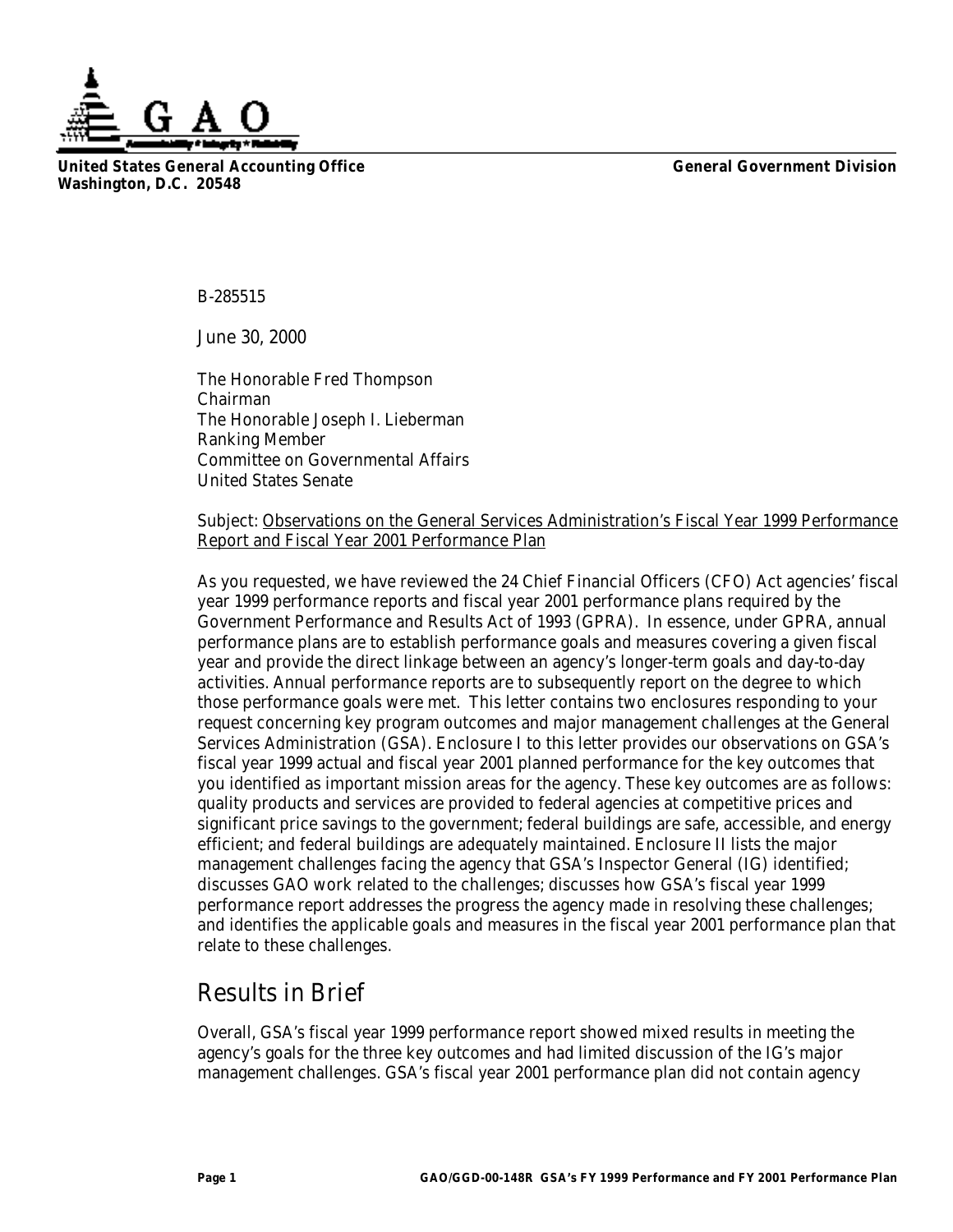goals directly related to the IG challenges. However, the plan did have a discussion of, and some goals on, issues related to those challenges. The performance report and performance plan had several good features, but certain areas could be improved.

More specifically, the performance goals in the fiscal year 1999 performance report for the first key outcome—quality products and services are provided to federal agencies at competitive prices and significant price savings to the government—were typically outcome oriented, measurable, and quantifiable. The measures generally indicated progress toward meeting the goals, and the performance report clearly articulated the degree to which performance goals were achieved. The performance report said that GSA met or exceeded various goals related to such activities as supply and procurement, vehicle acquisition and leasing, travel and transportation, information technology, and telecommunications services. Goals that were not met or not measured related to activities such as childcare, leasing and meeting client space needs, and disposal of excess real property. There were also several revised goals and measures for this key outcome that involved annual lease costs, real property disposal, information technology, and telecommunications services. The types of changes varied from reducing the percentage in the original target and making some new goals less challenging, to merely incorporating the target measure into the goal.

The second key outcome—federal buildings are safe, accessible, and energy efficient—only had one goal in the fiscal year 1999 performance report. This goal was related to building security. The goal as stated in the performance report was to reduce the number of buildings that have protection costs in the high range of the benchmark set by the private sector experts while maintaining effective security in government buildings. The measure was GSA protection cost per square foot versus private sector cost per square foot. GSA was unable to measure this goal because it did not have the data to do so. Also, the performance report recognized that the performance measure would not adequately indicate progress and stated that GSA was going to replace this measure with one that would assess the quality of protection as well as cost. The fiscal year 2001 performance plan no longer has this goal, and the explanation given by GSA was its concern about the appropriateness of the planned measure. Instead, the fiscal year 2001 performance plan replaced this goal with a goal related to customer satisfaction with security services. It is important to recognize that, over the last 3 years, both GSA's IG and we identified significant problems with GSA's building security program, and GAO recommended in 1998 that GSA develop outcome–oriented goals and measures for its security program. The 2001 performance plan does not, however, contain such goals. The 2001 performance plan added a goal related to energy consumption that is objective, measurable, and quantifiable.

The third key outcome—federal buildings are adequately maintained—had two goals in the fiscal year 1999 performance report, and they were objective, measurable, and quantifiable. The measures for these goals generally allowed for gauging progress toward meeting them. The performance report said that GSA exceeded the goal to minimize cost escalations on repair and alteration projects, but did not meet the goal related to completing repair and alteration projects on time. For the unmet goal, GSA cited a variety of conditions, including poor contractor performance, for why the goal was not met. GSA revised both of these goals in the 2001 performance plan. The goal to minimize cost escalation now incorporates targets, and the measure now specifies that only projects over a given dollar amount will be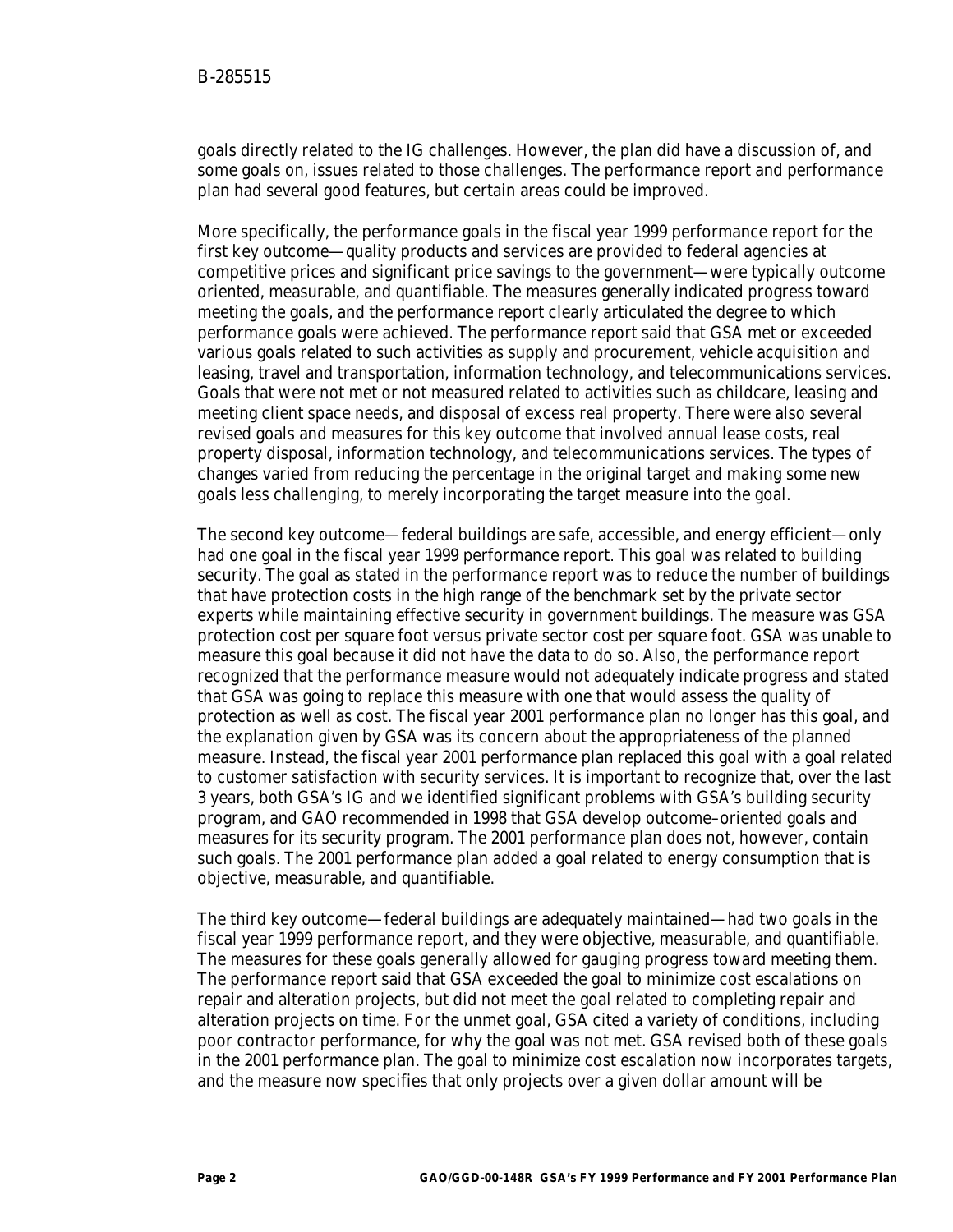considered. GSA also changed the way cost escalation would be calculated. The goal to complete projects on time now incorporates a target, and the measure changed from the percentage of projects delivered on time to the percentage of total dollars of repair and alteration projects over \$10 million delivered on time.

A major deficiency we noted was that the performance report did not always fully respond to GPRA's implementing guidance. For example, the performance report did not (1) provide reasonable assurance that performance information would be credible; (2) always provide reasonable explanations why certain goals were not met or provide plans, actions, and time frames for achieving these goals; and (3) specifically discuss the effects of fiscal year 1999 performance on the estimated performance levels for fiscal year 2000. On a positive note, compared with those in prior plans, many of the goals in the 2001 performance plan had improved links to the budget. In fact, this performance plan has a chart that crosswalks budget accounts to major program activities.

With regard to the management challenges, neither the 1999 performance report nor the 2001 performance plan has goals that effectively respond to them. The 1999 report did have some goals or discussion that indirectly related to three of the challenges—GSA's personnel infrastructure, aging buildings, and protection of facilities and personnel. In the 2001 performance plan, GSA's Federal Technology Service has a goal—to provide increased opportunities for employee development and to respond to employee needs—that relates directly to the personnel infrastructure challenge, but none of the other GSA components have a similar goal. The 2001 performance plan also has goals directly related to building repairs and alterations; however, none are directly related to aging buildings. Although the 2001 performance plan does not have specific goals that effectively respond directly to the IG's management challenges, the performance plan does discuss various issues related to the challenges. For example, as previously discussed, the 2001 performance plan contains a customer satisfaction goal related to building security, but it has no goals that directly address the effectiveness of building security. We believe that this is an important issue since both we and the IG have identified building security as a major challenge, and that the safety of federal employees and the public could be affected.

# Recommendations

In light of the recent problems GSA has had with its security program and the potentially hostile environment in which we live, we are recommending that the Administrator of GSA revisit our previous recommendation and immediately develop security goals and measures that are more programmatic, that hold agency officials more accountable for results, and that allow GSA to determine if security strategies are working as intended.

For the 2000 performance report, we are also recommending that the Administrator of GSA, in order to fully respond to GPRA's implementing guidance, (1) provide reasonable assurance that performance information will be credible; (2) always provide reasonable explanations why certain goals were not met and provide plans, actions, and time frames for achieving these goals; and (3) specifically discuss the effects of the fiscal year 2000 performance on the estimated performance levels for fiscal year 2001.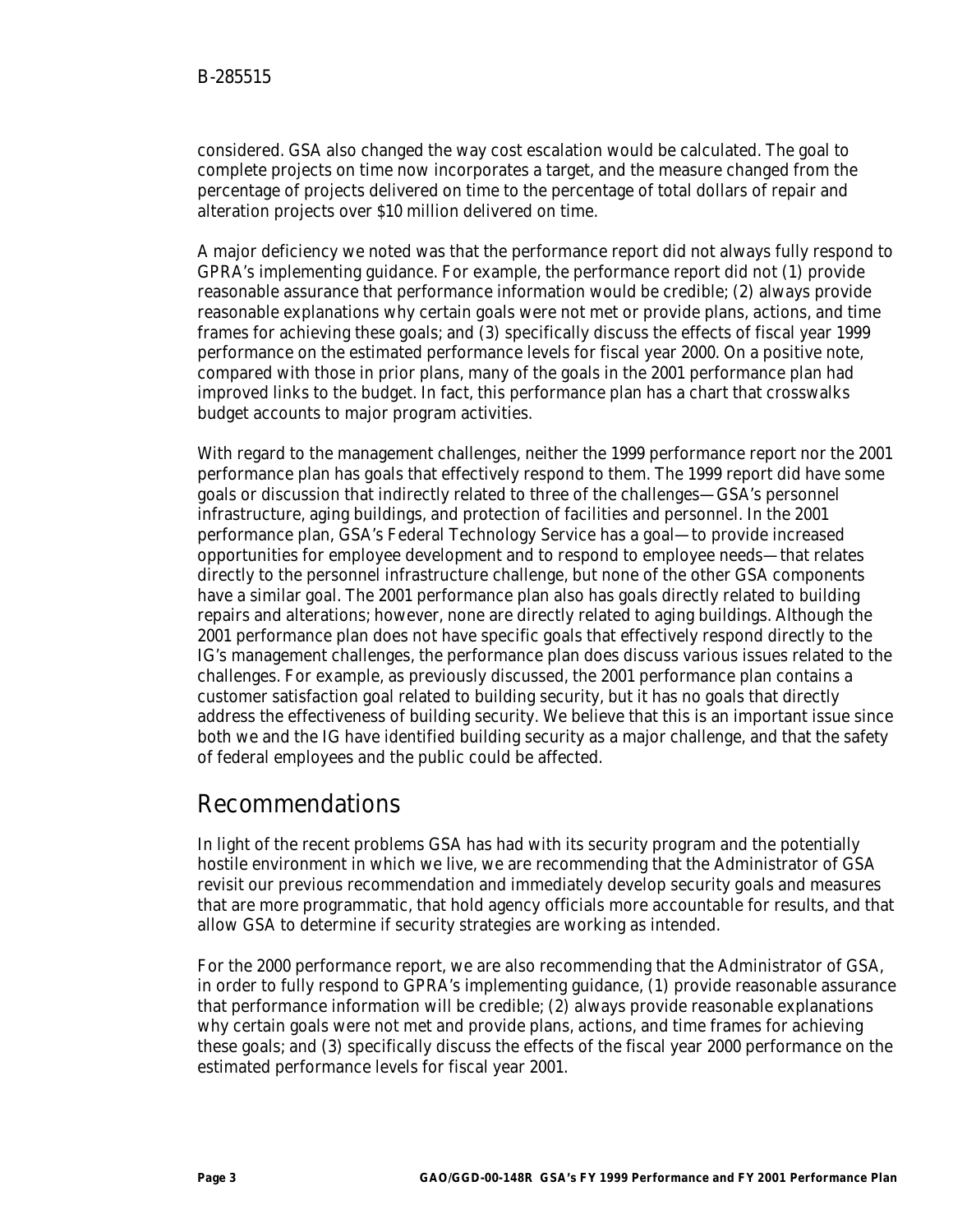# Objectives, Scope, and Methodology

Our objectives concerning selected key agency outcomes were to (1) identify and assess the quality of the performance goals and measures directly related to a key outcome, (2) assess the agency's actual performance in fiscal year 1999 for each outcome, and (3) assess the agency's planned performance for fiscal year 2001 for each outcome. Our objectives concerning major management challenges were to (1) assess how well the agency's fiscal year 1999 performance report discussed the progress made in resolving the major management challenges that the IG had previously identified, and (2) identify whether the agency's fiscal year 2001 performance plan has goals and measures applicable to the major management challenges. As agreed, in order to meet the Committee's tight reporting timeframes, our observations were generally based on the requirements of the GPRA guidance to agencies from the Office of Management and Budget for developing performance plans and reports (OMB Circular A-11, Part 2), previous reports and evaluations by us and others, our knowledge of GSA's operations and programs, and our observations on GSA's other GPRA-related efforts. We did not independently verify the information contained in the performance report or plans. We conducted our review in April and May 2000 in accordance with generally accepted government auditing standards. We requested comments on a draft of this report from GSA's Administrator.

# Agency Comments

On June 9, 2000, the Director and Managing Director for Planning from the Office of Budget in the Office of the Chief Financial Officer, and the Director of Criminal Intelligence and Investigation in the Federal Protective Service, provided GSA's oral comments on a draft of this letter. They agreed with our message and recommendations. They said GSA is developing an outcome-oriented performance goal related to security that they will include in the fiscal year 2002 performance plan. They also said that if they are able to set the baseline and agree on a target, they may address performance on this goal in the fiscal year 2001 performance report. In addition, they said that they would incorporate changes in the fiscal year 2000 performance report that will respond to our recommendation concerning better compliance with GPRA guidance.

As agreed with your offices, unless you publicly announce the contents of this letter earlier, we will not distribute it until 30 days from its issue date. At that time, we will send copies of this letter to the Chairmen and Ranking Minority Members of Committees with jurisdiction over GSA and the Honorable David J. Barram, Administrator, GSA. We will also send copies to interested congressional committees and make copies available to others on request.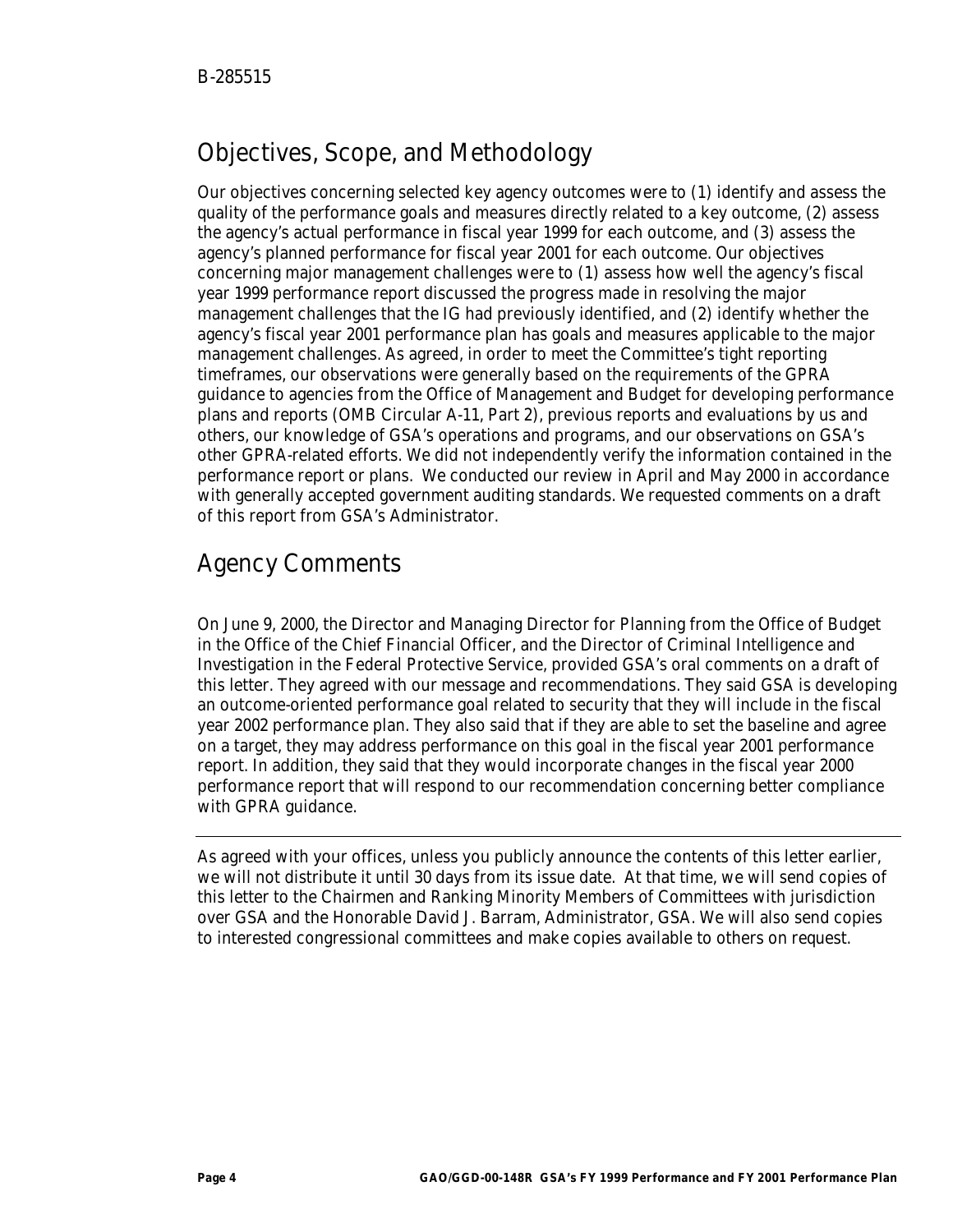Please call me on (202) 512-8387 if you or your staff have any questions. Key contributors to this letter were Joshua Bartzen, William Dowdal, David Sausville, and Gerald Stankosky.

Bernard L. Ungar

Bernard L. Ungar Director, Government Business Operations Issues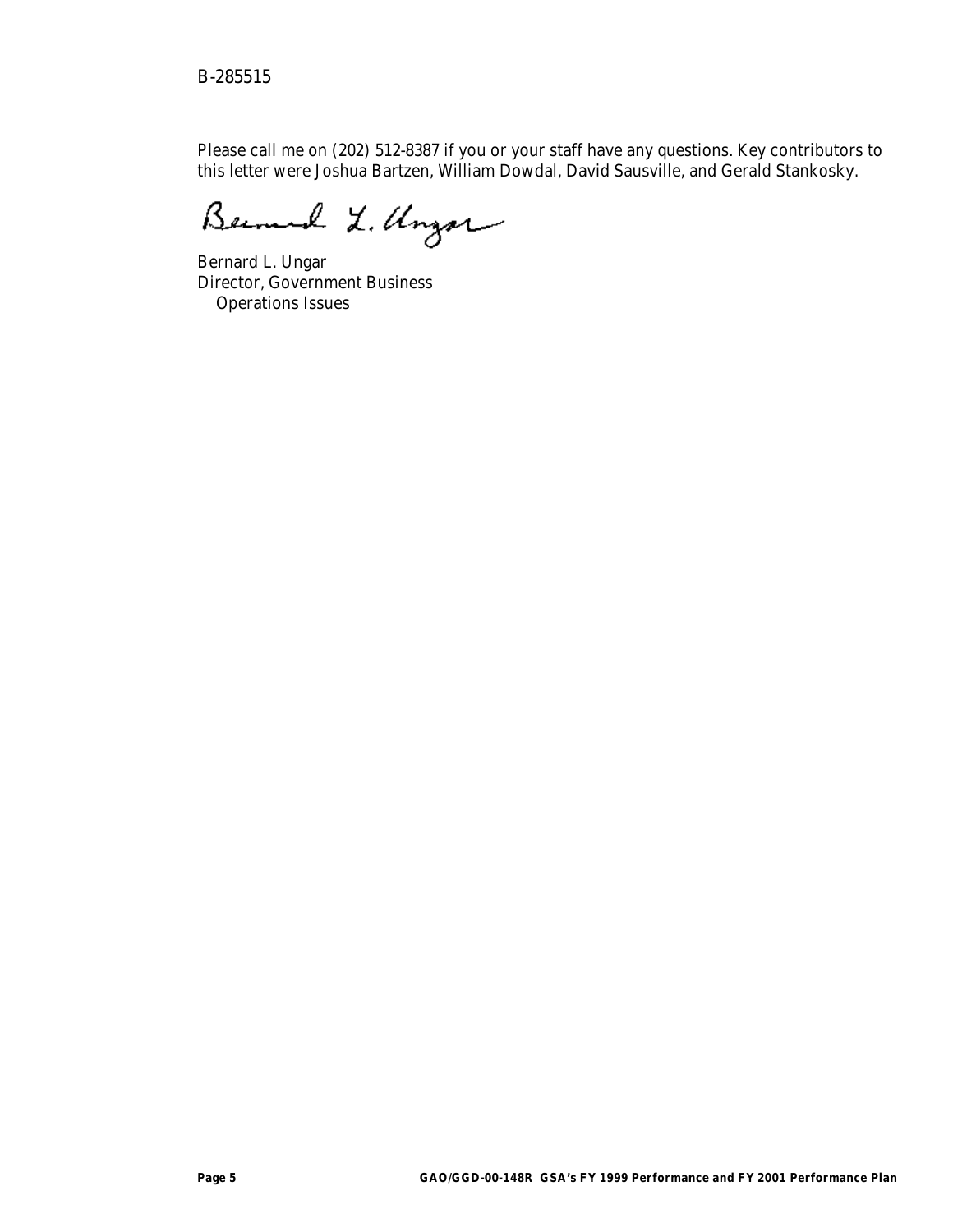### **Observations on the General Services Administration's Fiscal Year 1999 Actual Performance and Fiscal Year 2001 Planned Performance Related to Key Outcomes**

This enclosure contains our observations of the General Services Administration's (GSA) fiscal year 1999 actual performance and fiscal year 2001 planned performance related to the following selected key outcomes: quality products and services are provided to federal agencies at competitive prices and significant price savings to the government; federal buildings are safe, accessible, and energy efficient; and federal buildings are adequately maintained. As requested we have identified the goals and measures directly related to a selected key outcome. Our observations are organized according to each selected key outcome and follow the goals and measures.

#### **Key Agency Outcome: Quality Products and Services Are Provided to Federal Agencies at Competitive Prices and Significant Price Savings to the Government**

Fiscal Year 1999 Performance Goals, Measures, Targets, Actual Results, and Performance for the Key Agency Outcome of Quality Products and Services are Provided to Federal Agencies at Competitive Prices and Significant Price Savings to the Government

**Goal 1**: Achieve 100-percent accreditation of all eligible GSA childcare centers.

**Measure**: Percent of eligible childcare centers accredited.

**Target**: 81 percent

**Actual results**: 77 percent

**Performance**: Did not meet goal.

**Goal 2**: Ensure that Public Buildings Service (PBS) costs for leased space are at or below commercial rates.

**Measure**: Comparison of PBS office space leasing costs per rentable square foot and commercial leasing costs per rentable square foot in major markets and by class.

**Target**: 3 percent below

**Actual results**: 2.2 percent below

**Performance**: Did not meet goal.

**Goal 3**: Meet client agency space needs at the best value to both the client and taxpayer.

**Measure**: On-time performance guarantees paid versus guarantees offered.

**Target**: Not developed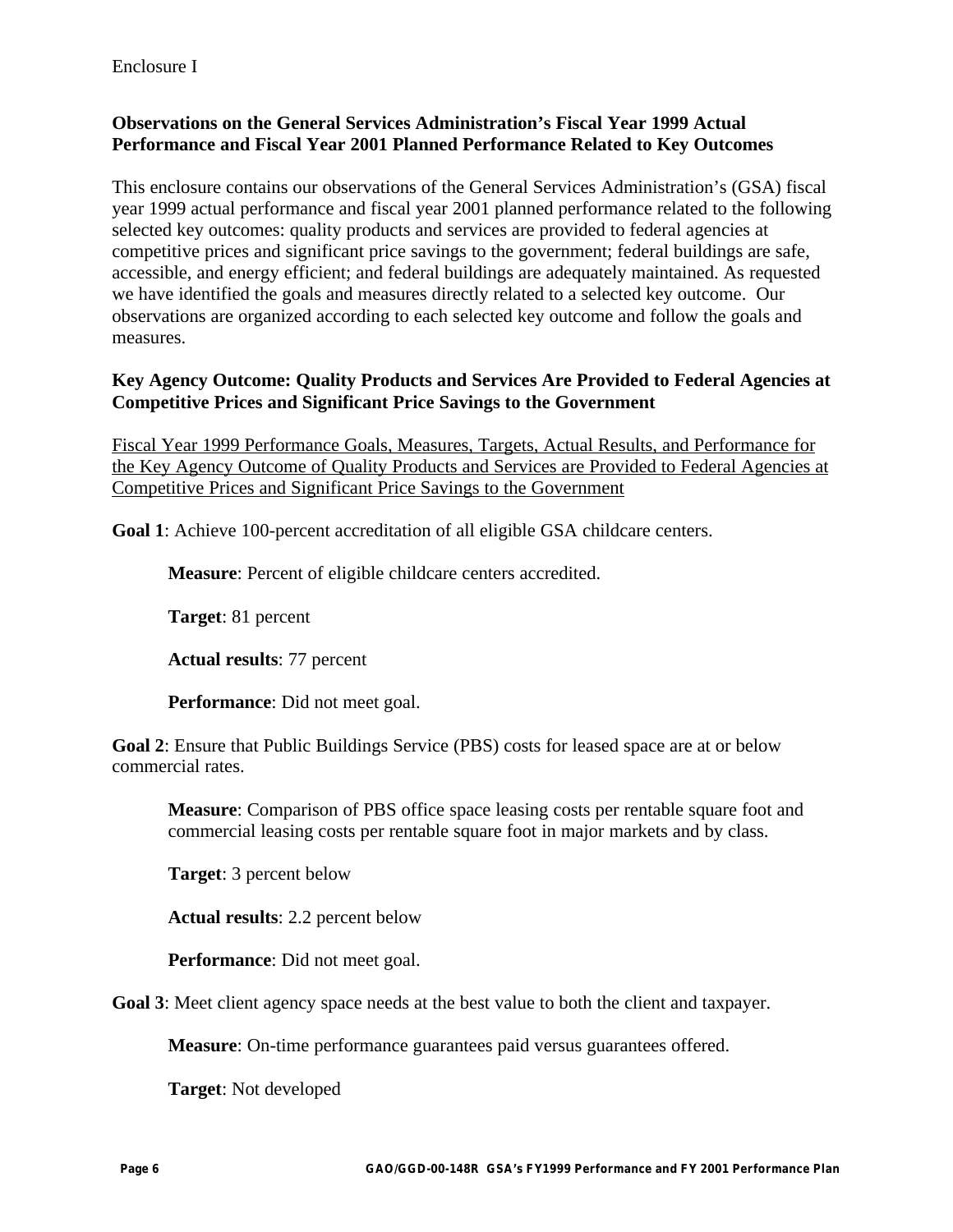**Actual results**: Measure not used

**Performance**: No data to measure goal.

**Goal 4**: Dispose of excess property efficiently and effectively.

**Measure**: Dollars of disposals per dollar of resources.

**Target**: 15:1

**Actual results**: 14:1

**Performance**: Did not meet goal.

**Goal 5**: Hold costs at current levels while expanding supply and procurement support to federal agencies, thereby reducing the cost per \$100 sales by 25 percent.

**Measure**: Cost per \$100 of sales.

**Target**: \$3.08

**Actual results**: \$2.85

**Performance**: Exceeded goal.

**Goal 6**: Offer an average 20 percent savings over commercial Black Book prices for 4-cylinder compact sedans.

**Measure**: Percent savings compared to Black Book price.

**Target**: 20 percent

**Actual results**: 20 percent

**Performance**: Met goal.

**Goal 7**: Save taxpayers money by consolidating additional vehicles into GSA's fleet.

**Measure**: Average savings per vehicle consolidated into the fleet.

**Target**: \$913

**Actual results**: \$971

**Performance**: Exceeded goal.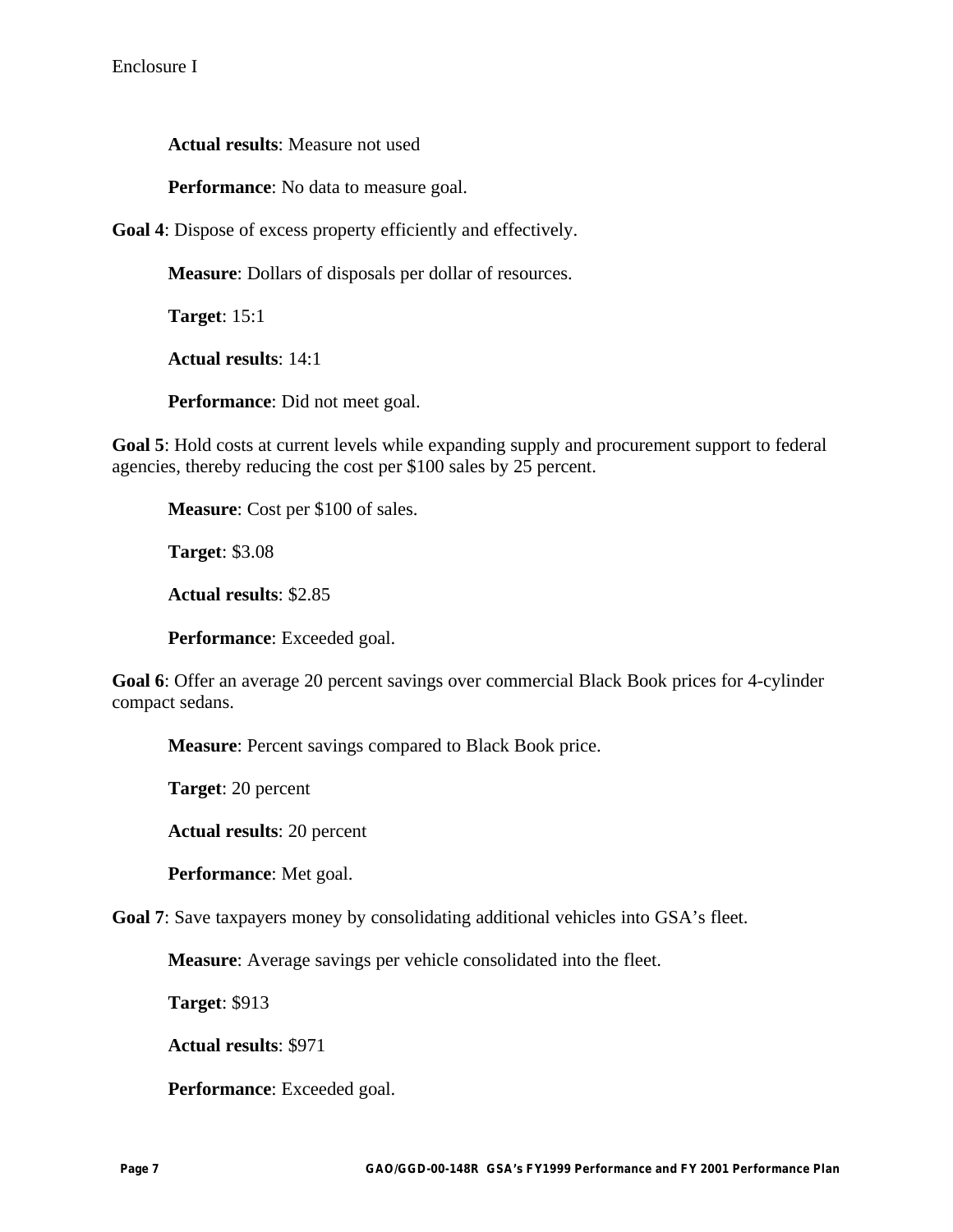**Goal 8**: Hold annual increases in the costs per mile for interagency fleet vehicles close to the inflation rate.

**Measure**: Rate of increase in costs per mile compared to inflation rate.

**Target**: 2.9 percent

**Actual results**: 0.9 percent

**Performance**: Exceeded goal.

**Goal 9**: Achieve significant savings on federal travel as compared with commercial prices.

**Measure**: Savings on government travel as a percent of the total commercial value of the same travel.

**Target**: 68 percent

**Actual results**: 68 percent

**Performance**: Met goal.

**Goal 10**: Reduce government's transportation costs by recovering or avoiding excess charges through pre- and post-payment audits of freight and transportation charges.

**Measure 1**: Increased cost avoidance due to pre-payment audits.

**Target**: \$3 million

**Actual results**: \$3 million

**Measure 2**: Maintain collections from post-payment audits.

**Target**: \$13 million

**Actual results**: \$17.5 million

**Performance**: Met goal—met first and exceeded second target measure.

**Goal 11**: Maintain savings of 45 percent to 47 percent compared to commercial rates for shipment of freight and household goods, and for small package express delivery services.

**Measures**: Percent savings from commercial rates for --freight, --household goods,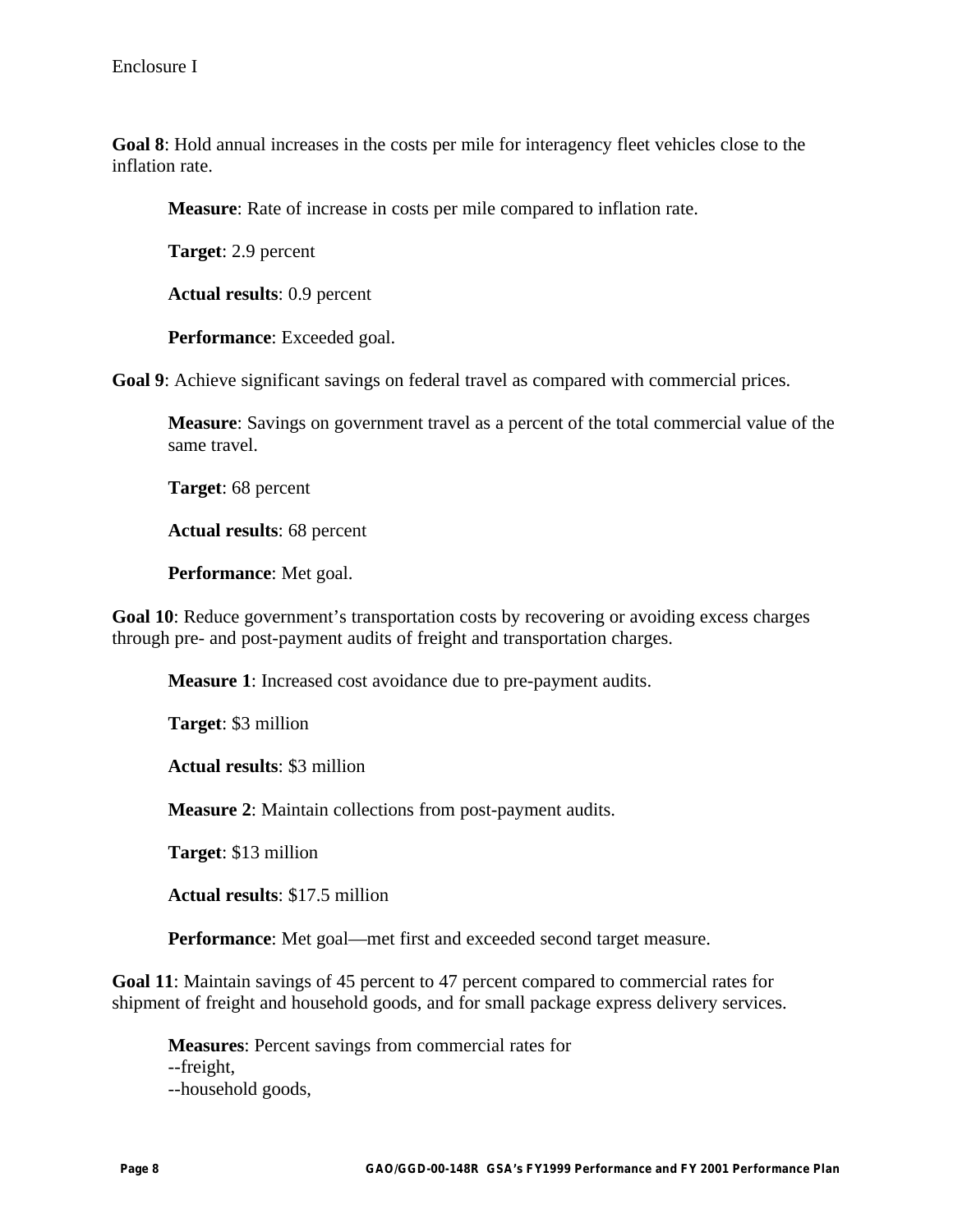--small package express.

**Target freight**: 46 percent

**Actual freight results**: 46 percent

**Target household goods**: 47 percent

**Actual household goods results**: 47.5 percent

**Target small package express**: 45 percent

**Actual small package express results**: 45 percent

**Performance**: Met goal—met the target measure for freight and small package express and exceeded the target measure for household goods.

**Goal 12**: Maximize cost avoidance through reutilization and donation of excess federal personal property.

**Measure**: New expenditures avoided through reutilization and donations of excess personal property.

**Target**: \$1.8 billion

**Actual results**: \$1.9 billion

**Performance**: Exceeded goal.

**Goal 13**: Reduce acquisition cycle times.

**Measures**: Average calendar days to award contracts -Directed 8A -Sole Source -Single Award -Multiple Award -Modifications

**Target directed 8A**: 45 days

**Actual directed 8A results**: 15 days

**Target sole source**: 60 days

**Actual sole source results**: 27 days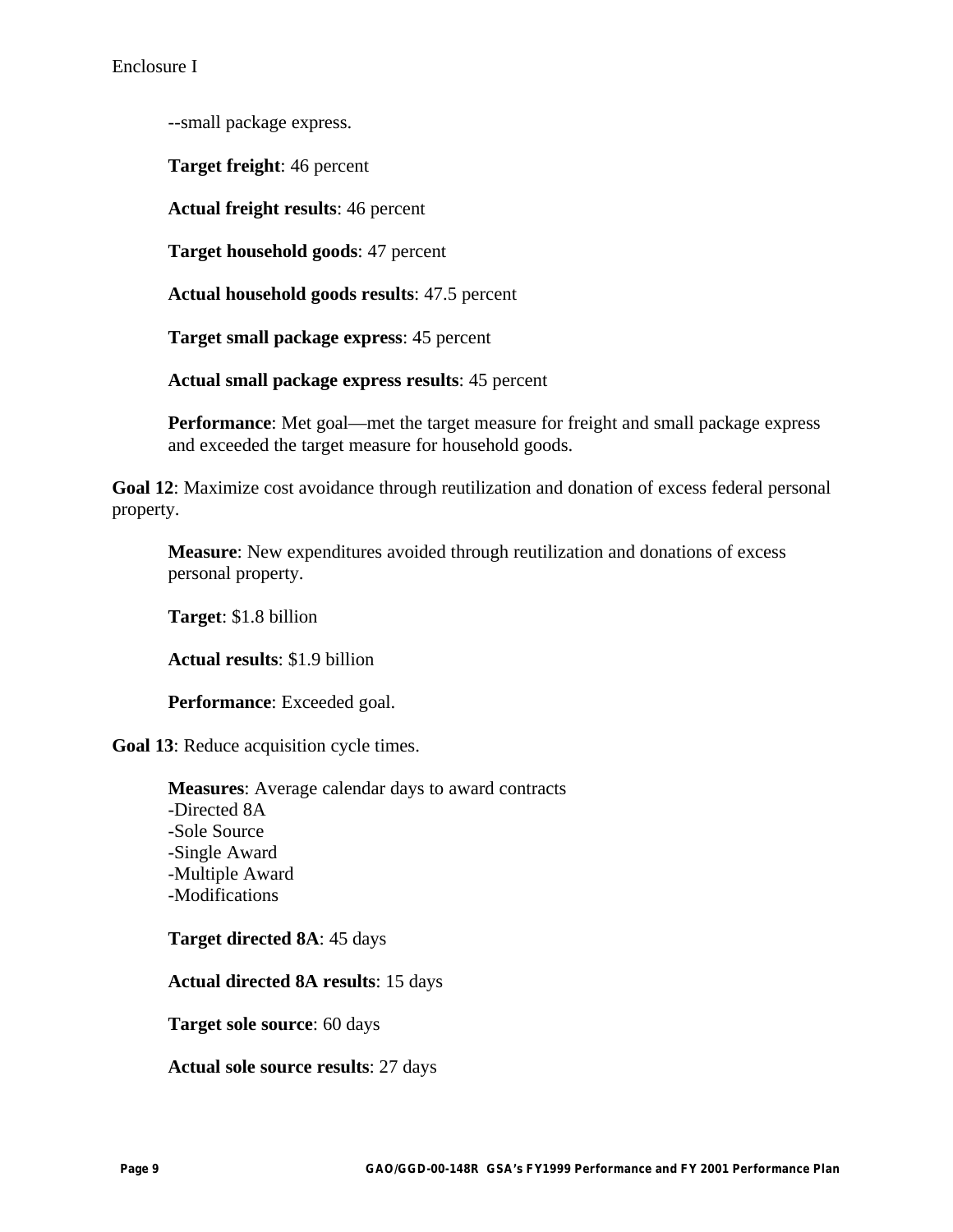**Target single award**: 180 days

**Actual single award results**: 55 days

**Target multiple award**: 180 days

**Actual multiple award results**: 23 days

**Target modifications**: 90 days

**Actual modification results**: 14 days

**Performance**: Exceeded goal—exceeded target measure for each type of contract.

**Goal 14**: Develop new and enhanced service offerings.

**Measure**: Number of contracts (valued over \$100,000) awarded for new and enhanced service offerings.

**Target**: Not developed

**Actual results**: 601 contracts awarded

**Performance**: Met goal—GSA used actual result as target.

**Goal 15**: Federal Technology Service (FTS) long distance prices are competitive with the lowest offerings of commercial prices.

**Measure**: Percent difference between FTS 2000 prices and commercial prices.

**Target**: Competitive with lowest commercial prices

**Actual results**: Estimated 15.5 percent below lowest commercial prices

**Performance**: Exceeded goal based on estimate--actual results will be available later this fiscal year according to GSA.

**Goal 16**: Reduce average monthly local line rate.

**Measure**: Average monthly line rate.

**Target**: \$19.94

**Actual results**: \$19.74

**Performance**: Exceeded goal.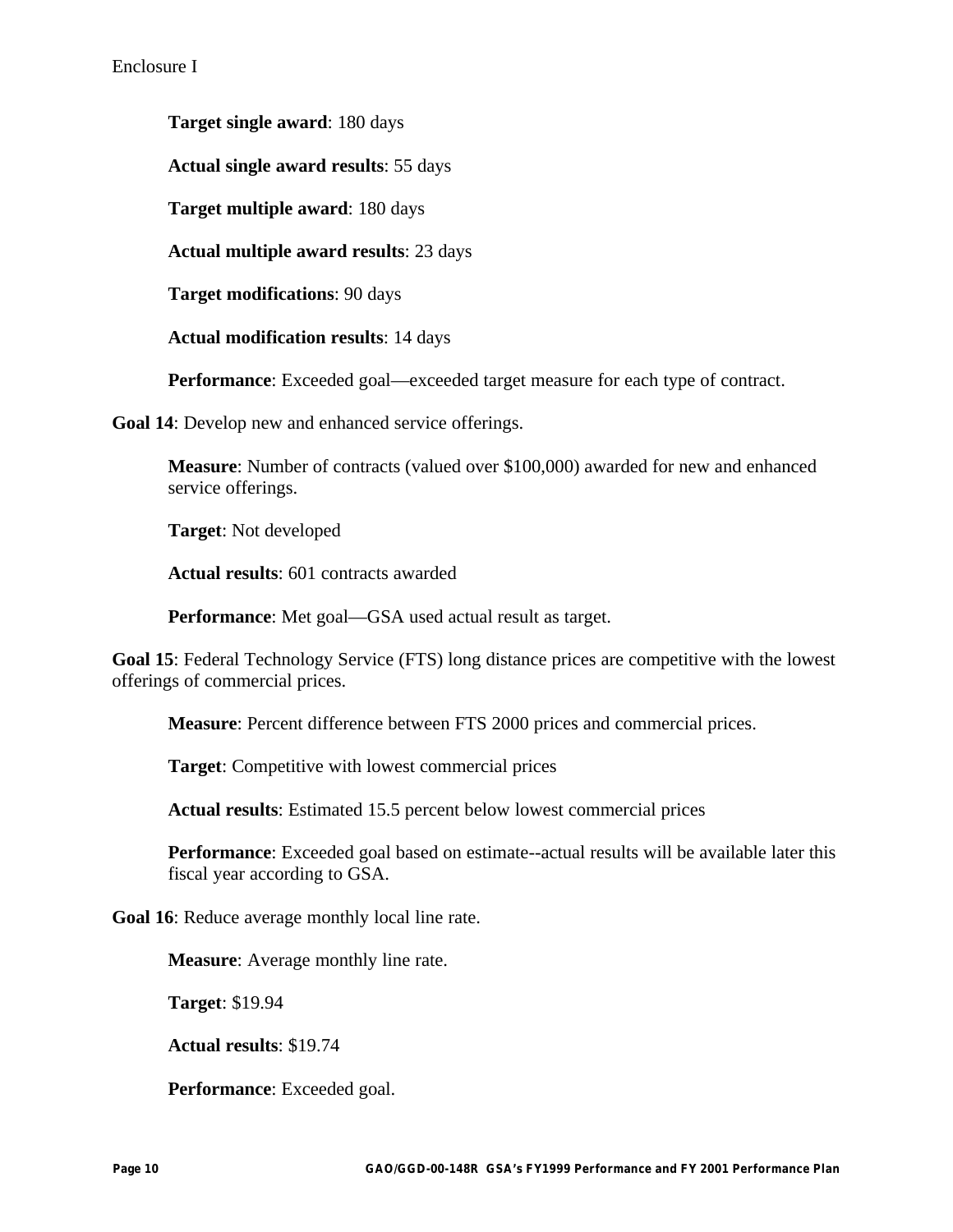**Goal 17**: Improve FTS culture to better serve customers and achieve business results.

**Measure**: Average percent to agree to categories on the annual culture survey.

**Target**: 70 percent

**Actual results**: Survey not conducted

**Performance**: No data to measure goal.

(Note: GSA also had eight customer satisfaction goals for this key outcome. We did not include these goals in our analysis because GSA did not have the customer satisfaction survey data to assess progress for seven of these goals. On the goal to increase customer satisfaction with FTS representatives and products/services, FTS did not have an established baseline or target to measure results. However, FTS obtained customer satisfaction information from an annual FTS survey, used the results to say it met its performance, and plans to use the results as the baseline from which to measure next year's performance.)

GAO Observations on GSA's Fiscal Year 1999 Actual Performance for the Key Agency Outcome of Quality Products and Services Are Provided to Federal Agencies at Competitive Prices and Significant Price Savings to the Government

GSA significantly revised its 1999 performance goals in response to our report titled Results Act: Observations on the General Services Administration's Annual Performance Plan (GAO/GGD-98-110, May 1998). These revised goals are in the fiscal year 1999/2000 annual performance plan. As we recommended, GSA made the original 1999 goals more outcome oriented and quantifiable. The goals that directly relate to this key outcome typically reflect these changes and most measures generally indicate progress towards achieving the goals.

GSA's first annual performance report clearly articulates the degree to which performance goals were achieved. Specifically, for the 17 goals in this key outcome area, GSA reported that it had met or exceeded 12 of them, had not met 3 of them, and was unable to measure progress for 2. According to GSA, it did not measure progress for one goal because of the cost and difficulty to enter, capture, and report supporting data. For the other unmeasured goal, data to measure performance were not available when the performance report was prepared.

GSA did not provide reasonable assurance that its performance information was credible. In the performance report, GSA's PBS and FTS address data quality issues, but neither attested to the overall credibility of the data used to measure results. The Federal Supply Service (FSS) and Office of Governmentwide Policy (OGP) did not directly address data credibility. In March 2000, we issued a report titled Federal Buildings: Billions Are Needed for Repairs and Alterations (GAO/GGD-00-98, Mar. 30, 2000) that said, among other things, that GSA's repair and alteration data were problematic. Also, our 1998 testimony entitled General Services Administration: Many Building Security Upgrades Made But Problems Have Hindered Program Implementation (GAO/T-GGD-98-141, June 4, 1998) said that GSA's security upgrade tracking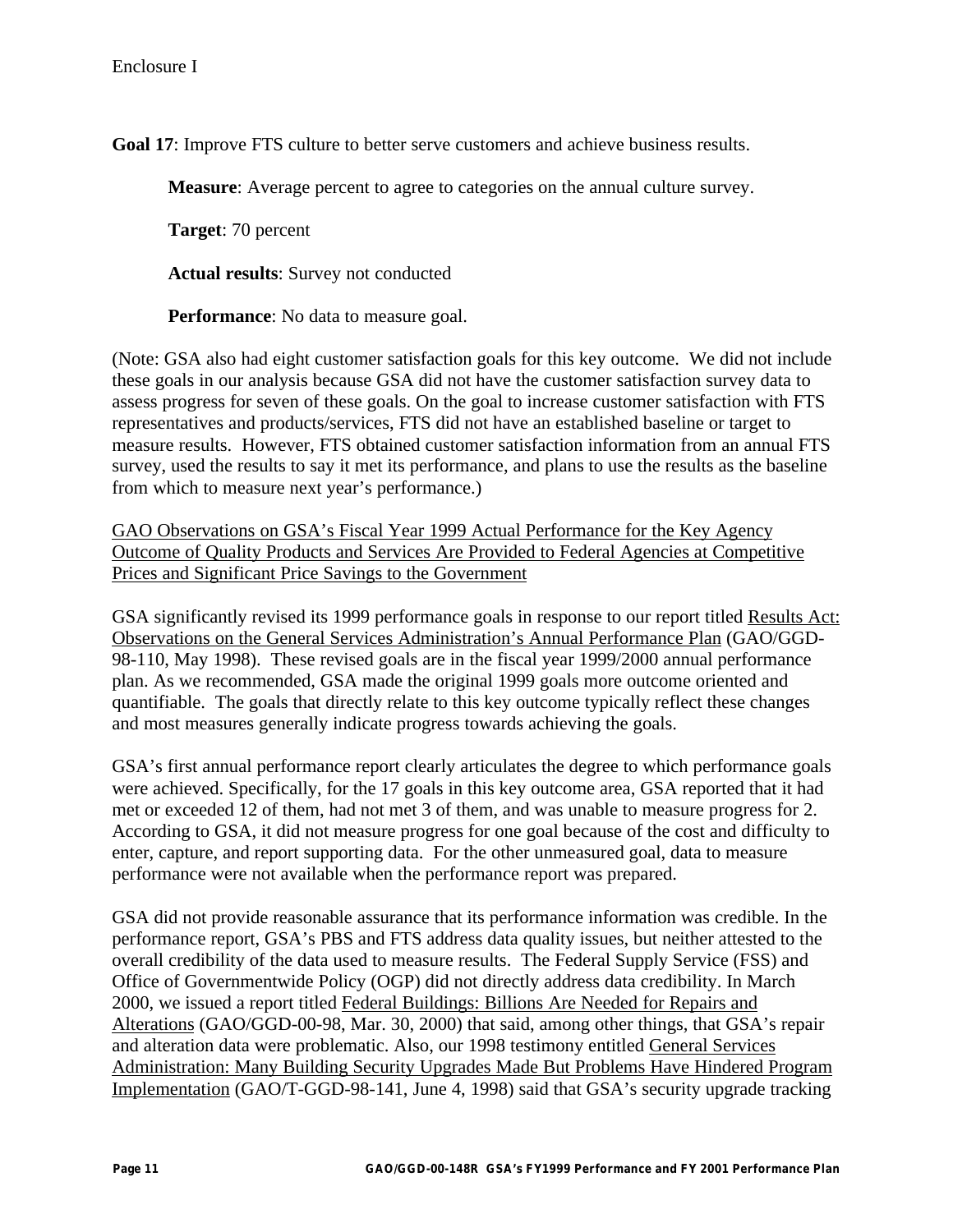system had incorrect data. In an October 1999 testimony (General Services Administration: Status of Efforts to Improve Management of Building Security Upgrade Program, GAO/T-GGD/OSI-00-19, Oct. 7, 1999), we said that GSA's information system still lacked completely accurate data on the number and cost of completed security upgrades. However, we have not done sufficient work recently to comment on the overall adequacy of the data that GSA used to establish baselines and measure performance for the goals in the fiscal year 1999 annual performance report.

Unmet and Unmeasured Fiscal Year 1999 Performance Goals for the Key Outcome of Quality Products and Services Are Provided to Federal Agencies at Competitive Prices and Significant Price Savings to the Government

**Unmet goal**: Achieve 100 percent accreditation of all eligible GSA childcare centers.

**Unmet goal**: Dispose of excess property efficiently and effectively.

**Unmet goal**: Ensure that PBS costs for leased space are at or below commercial rates.

**Unmeasured goal**: Meet client agency space needs at the best value to both the client and taxpayer.

**Unmeasured goal**: Improve FTS culture to better serve customers and achieve business results.

GAO's Observations on GSA's Unmet and Unmeasured Fiscal Year 1999 Performance Goals for the Key Agency Outcome of Quality Products and Services are Provided to Federal Agencies at Competitive Prices and Significant Price Savings to the Government

GSA did not always provide (1) reasonable explanations of why it did not achieve its goals or (2) plans, actions, and time frames for achieving unmet goals. PBS provided an explanation and strategy for the unmet childcare center accreditation and excess property goals. However, GSA did not do so for the leased space cost and best value space goal. For the leased space goal, GSA reported that it did not meet its target measure by 0.8 percent. However, it said its lease costs per rentable square foot were below comparable private sector rates and on this basis described its performance as a success. Concerning the unmeasured best value space goal, PBS reported that it did not implement this measure because of the cost and difficulty to enter, capture, and report supporting data. PBS gave no indication of what its future strategy will be to address this issue. Regarding the goal to improve the FTS culture, the information to measure this goal was not available when the performance report was prepared. GSA said this information will be available later in fiscal year 2000.

Fiscal Year 2000 Performance Goals and Measures for the Key Agency Outcome of Quality Products and Services Are Provided to Federal Agencies at Competitive Prices and Significant Price Savings to the Government

GSA's goals and measures are the same for fiscal year 1999 and fiscal year 2000.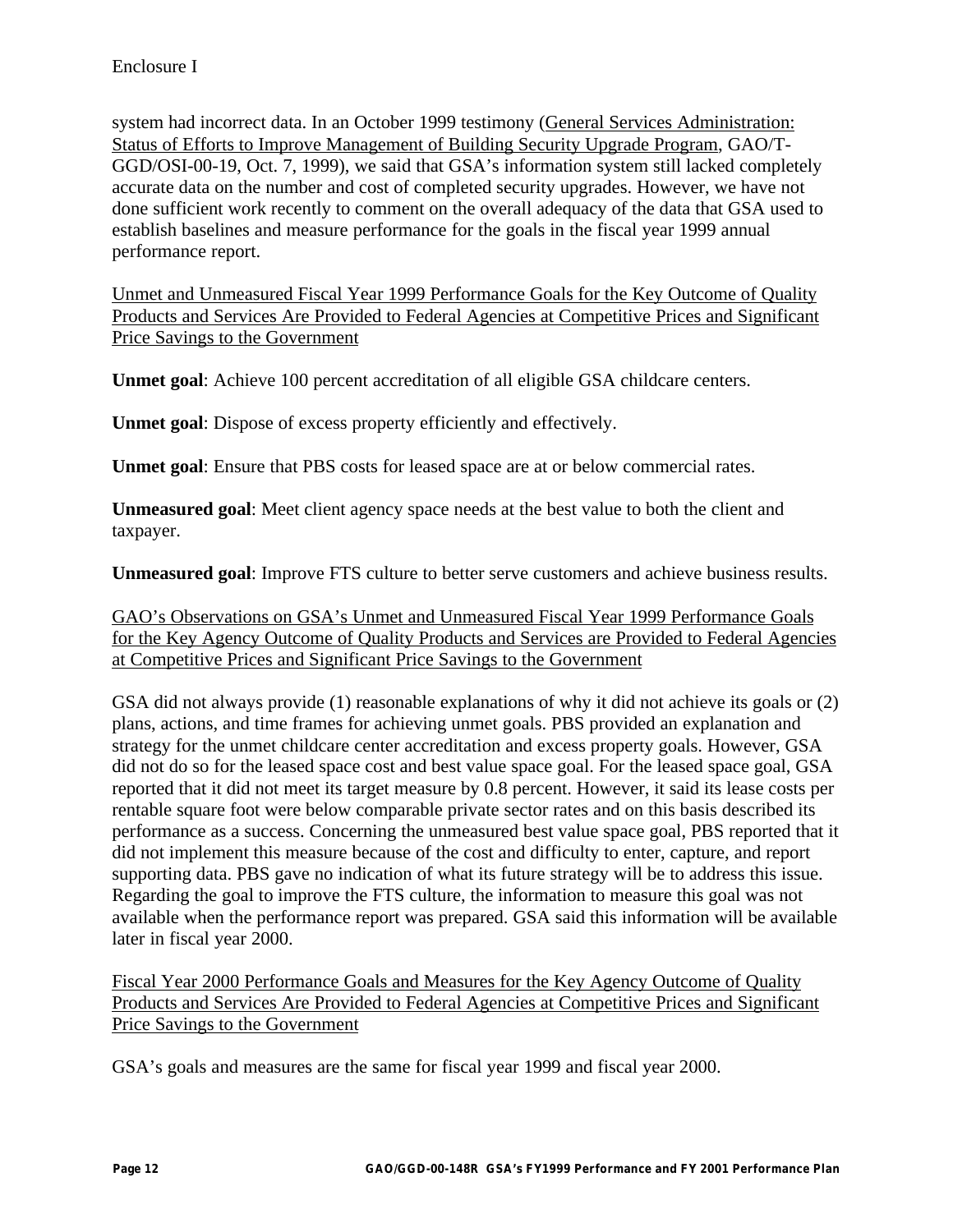GAO's Observations on GSA's Fiscal Year 2000 Planned Performance for the Key Agency Outcome of Quality Products and Services Are Provided to Federal Agencies at Competitive Prices and Significant Price Savings to the Government

As mentioned above, the performance goals and measures for fiscal years 1999 and 2000 were the same. It should be noted that the fiscal year 1999 performance report did not have a section specifically discussing the effect of fiscal year 1999 performance on estimated performance levels for fiscal year 2000.

Fiscal Year 2001 Goals and Measures for the Key Agency Outcome of Quality Products and Services Are Provided to Federal Agencies at Competitive Prices and Significant Price Savings to the Government

**Goal 1**: Achieve 100-percent accreditation of all eligible GSA child care centers.

**Measure**: Percent of eligible child care centers accredited.

**Target**: 100 percent

**Goal 2**: Improve the percentage of annual lease costs for new leases that is at or below the cost of equivalent space obtained by the private sector from 98.8 percent in fiscal year 2000 to 98.9 percent in fiscal year 2001. (**Revised goal**)

**Measure**: Percent of annual cost for new leases at or below private sector. (**Revised measure**)

**Target**: 98.9 percent

**Goal 3**: Improve the dollar returned to dollar invested ratio from \$15:\$1 in fiscal year 2000 to \$16:\$1 in fiscal year 2001. (**Revised goal**)

**Measure**: Ratio of dollar returned to dollar spent.

**Target**: \$16:\$1

**Goal 4**: Reducing cost while expanding supply and procurement support to federal agencies, thereby reducing the cost per \$100 sales by over 9 percent. (**Revised goal**)

**Measure**: Cost per \$100 of sales.

**Target**: \$2.40

**Goal 5**: Achieve an average 20 percent savings over commercial "Black Book" prices on compact sedans.

**Measure**: Percent saved compared to "Black Book" price.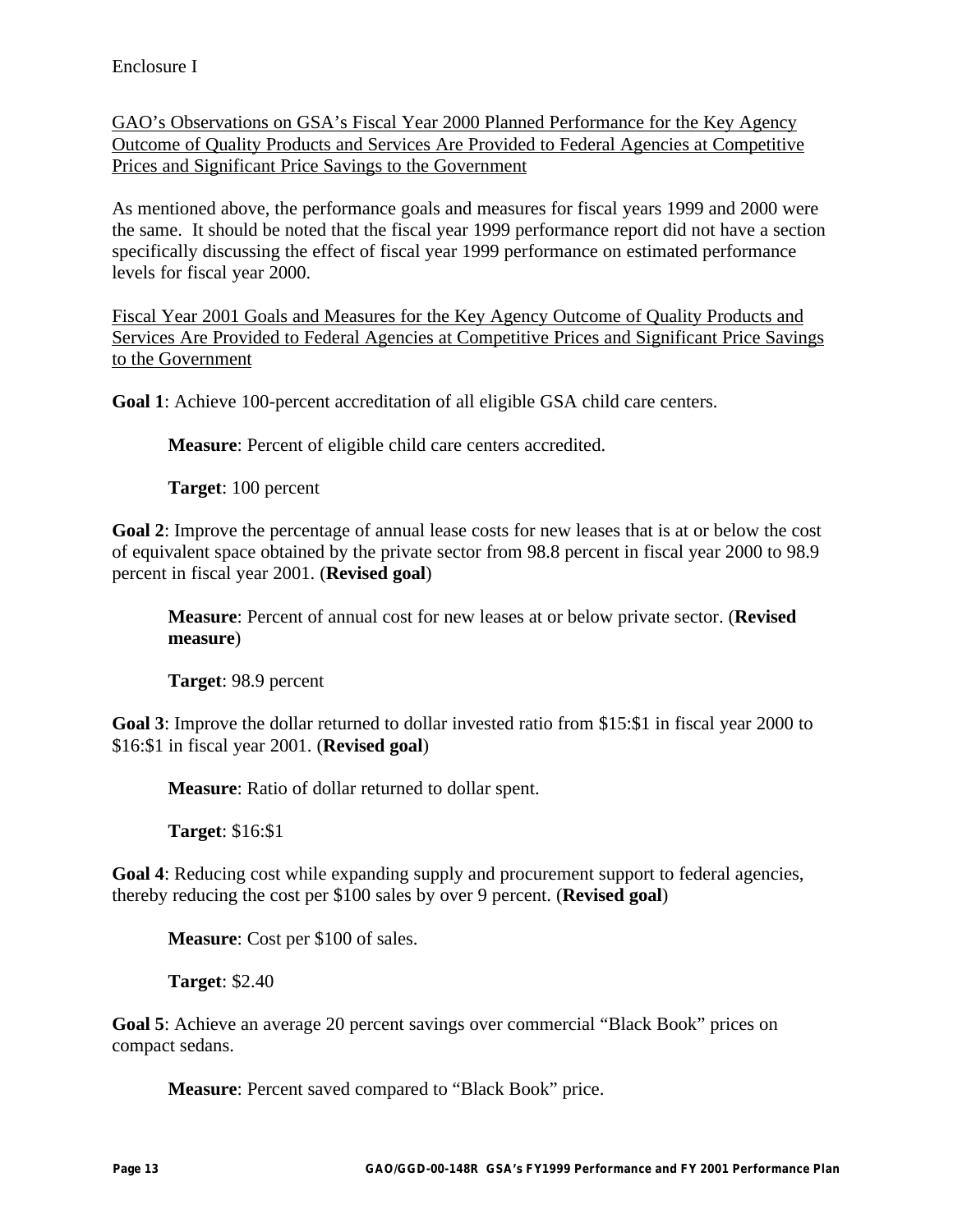**Target**: 20 percent

**Goal 6**: Save taxpayers money by consolidating additional vehicles into GSA's fleet.

**Measure**: Savings through vehicle consolidation. (**Revised measure**)

**Target**: \$2.5 million

**Goal 7**: Hold annual increases in the cost-per-mile for GSA fleet operations at or below the inflation rate.

**Measure**: Increase in overall cost-per-mile compared to inflation rate.

**Target**: 2.4 percent

**Goal 8**: Achieve significant savings on federal travel as compared with commercial prices.

**Measure**: Savings on government travel as a percent of the total commercial value of the same travel.

**Target**: 65 percent

**Goal 9**: Reduce government's transportation costs by recovering or avoiding excess charges through pre- and post-payment audits of freight and transportation charges.

**Measure 1**: Increase cost avoidance due to pre-payment audits.

**Target**: \$5 million

**Measure 2**: Maintain collections from post-payment audits.

**Target**: \$13 million

**Goal 10**: Maintain savings of 45 percent to 47 percent compared to commercial rates for shipment of freight and household goods, and for small package express delivery services.

**Measures**: Percentage savings from commercial rates for --freight, --household goods, --small package express.

**Target freight**: 46 percent

**Target household goods**: 47 percent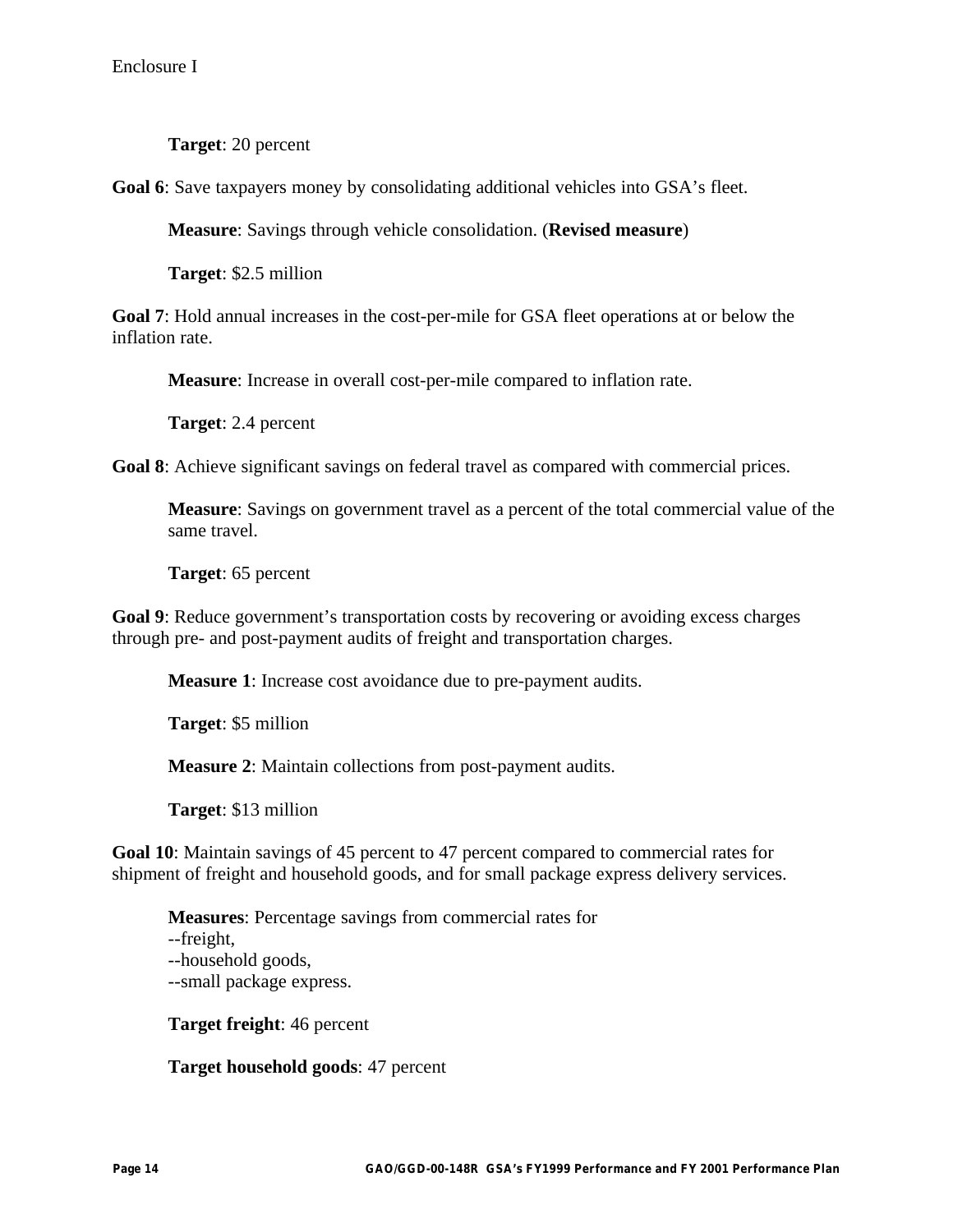### **Target small package express**: 45 percent

**Goal 11**: Maximize cost avoidance through reutilization and donation of excess federal personal property.

**Measure**: New expenditures avoided through reutilization and donation of excess personal property.

**Target**: \$1.6 billion

**Goal 12**: Be customer centric - reduce acquisition cycle times.

**Measure**: Average calendar days to award task and delivery orders over \$2,500. (**Revised Measure**)

**Target**: 14 days

**Goal 13**: Provide state-of-the-art equipment and workplace environments to meet the needs of the mobile federal worker by making available new and enhanced service offerings and increasing the number of actions awarded by 2 percent over fiscal year 2000. (**Revised goal**)

**Measure**: Number of contracts and modifications awarded. Includes all actions that exceed \$100,000. (**Revised measure**)

**Target**: 619

**Goal 14**: Acquire FTS2000/2001 prices that are lower than and remain competitive with average commercial prices. (**Revised goal**)

**Measure**: Percent FTS2000/2001 prices lower than commercial prices**. (Revised measure**)

**Target**: 15 percent

**Goal 15**: Reduce average monthly local line rate by 12 percent over fiscal year 2000**. (Revised goal**)

**Measure**: Average monthly line rate.

**Target**: \$16.55

**Goal 16**: Provide increased opportunities for employee development and respond to employee needs. (**Revised goal**)

**Measure**: Average rating on the quality culture and organization climate survey.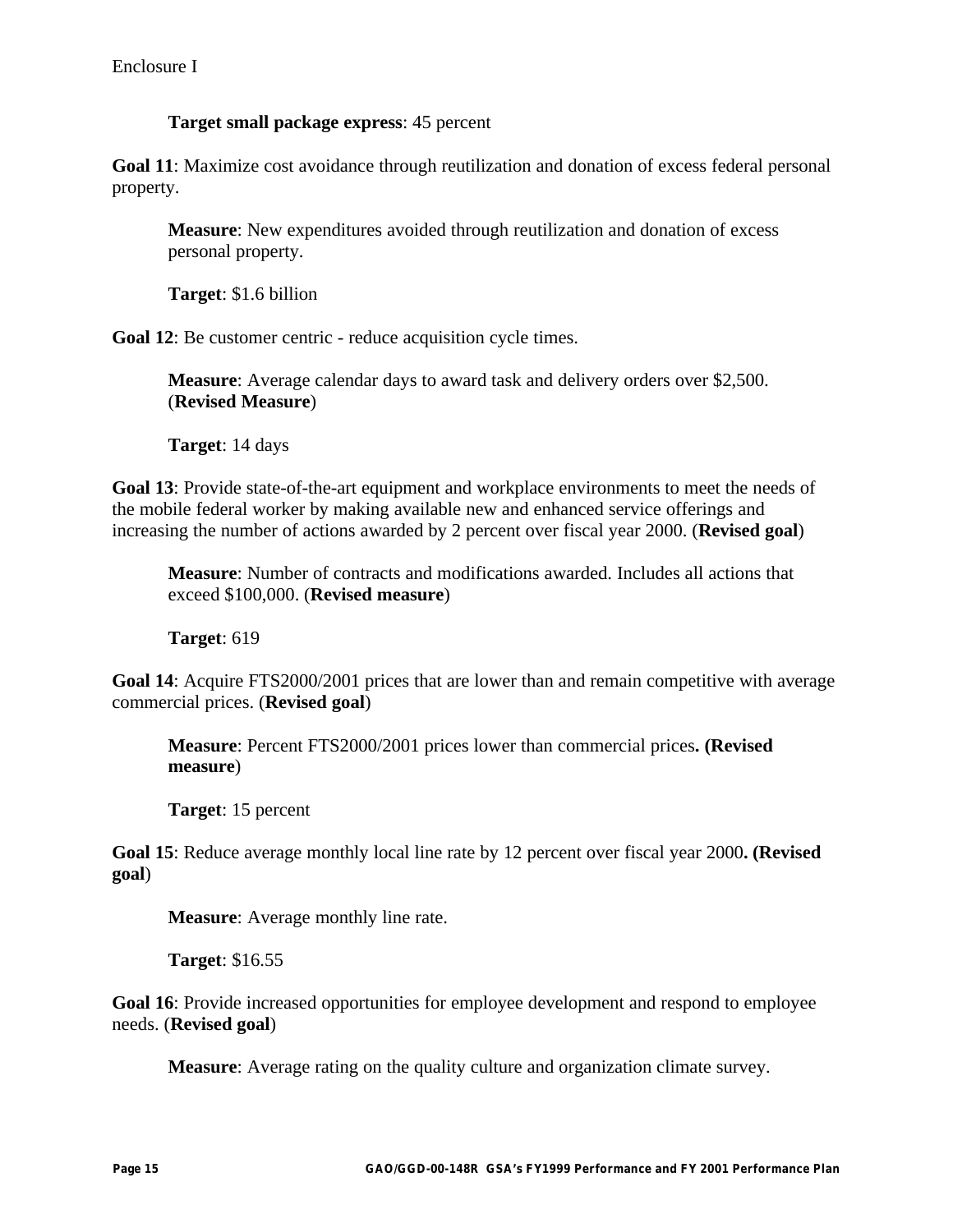# **Target**: 72 percent

GAO's Observations on GSA's Fiscal Year 2001 Planned Performance for the Key Agency Outcome of Quality Products and Services Are Provided to Federal Agencies at Competitive Prices and Significant Price Savings to the Government

Several goals and measures in the GSA fiscal year 2001 performance plan for this key outcome were different from the goals and measures in the 1999 performance report. The fiscal year 2001 performance plan dropped 1 goal, revised 3 goals and related measures, revised 4 goals, and revised 2 measures. The fiscal year 2001 plan did not add any new goals. The following table identifies and briefly discusses each of these changes.

| <b>Change</b>                                                                                                                                                                                                                                                                       | <b>GAO Discussion</b>                                                                                                                                                                                                                                                                                                                                                                                                                                                                                                                                                               |
|-------------------------------------------------------------------------------------------------------------------------------------------------------------------------------------------------------------------------------------------------------------------------------------|-------------------------------------------------------------------------------------------------------------------------------------------------------------------------------------------------------------------------------------------------------------------------------------------------------------------------------------------------------------------------------------------------------------------------------------------------------------------------------------------------------------------------------------------------------------------------------------|
| <b>Dropped</b> goal                                                                                                                                                                                                                                                                 |                                                                                                                                                                                                                                                                                                                                                                                                                                                                                                                                                                                     |
| Meet client agency space needs at the best<br>value to both the client and taxpayer                                                                                                                                                                                                 | GSA did not provide an explanation of why the<br>best value space goal was dropped. As<br>previously mentioned, the fiscal year 1999<br>performance report said that the measure was<br>not used because of cost and difficulty with<br>measuring achievement.                                                                                                                                                                                                                                                                                                                      |
| <b>Revised goals and measures</b>                                                                                                                                                                                                                                                   |                                                                                                                                                                                                                                                                                                                                                                                                                                                                                                                                                                                     |
| Improve the percentage of annual lease costs<br>for new leases that is at or below the cost of<br>equivalent space obtained by the private sector<br>from 98.8 percent in fiscal year 2000 to 98.9<br>percent in fiscal year 2001.<br>The revised measure is percent of annual cost | PBS changed the measure for the lease cost<br>goal because it said the prior measure<br>comparing PBS and private sector rates was<br>too confusing to those outside the real estate<br>community. The language in the goal was<br>revised to match the measure.                                                                                                                                                                                                                                                                                                                    |
| for new leases at or below private sector.                                                                                                                                                                                                                                          |                                                                                                                                                                                                                                                                                                                                                                                                                                                                                                                                                                                     |
| Acquire FTS2000/2001 prices that are lower<br>than and remain competitive with average<br>commercial prices.<br>The revised measure is percent FTS2000/2001<br>lower than commercial prices                                                                                         | The fiscal year 1999 goal of "FTS2000/2001<br>prices are competitive with the lowest offerings<br>of commercial prices," with an associated<br>measure of "Percent difference between<br>FTS2000 prices and commercial prices" is<br>revised for fiscal year 2001. The original goal<br>provided a more challenging statement of<br>intended performance. That is, the original<br>goal called for price competitiveness relative to<br>lowest commercial prices, whereas the revised<br>goal calls for competitiveness relative to<br>average commercial prices. The basic measure |
|                                                                                                                                                                                                                                                                                     | does not substantively change. FTS did not<br>provide an explanation of why this goal was<br>revised.                                                                                                                                                                                                                                                                                                                                                                                                                                                                               |

Table 1.1: Changes Made to Goals and Measures in the Fiscal Year 2001 Performance Plan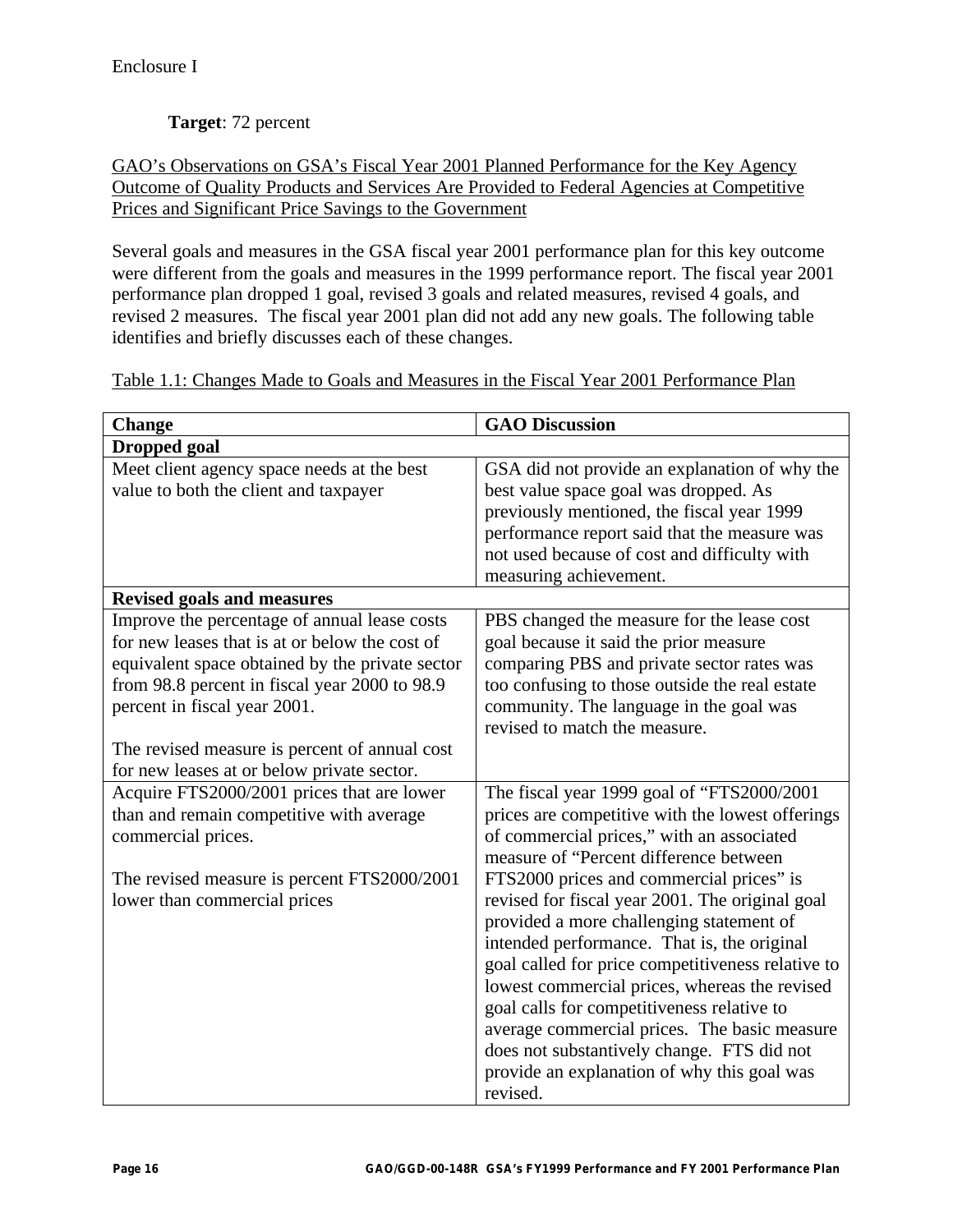| Provide state-of-the-art equipment and<br>workplace environments to meet the needs of<br>the mobile federal worker by making available<br>new and enhanced service offerings and<br>increasing the number of actions awarded by 2<br>percent over fiscal year 2000.<br>The revised measure is the number of contracts<br>and modifications awarded. Includes all actions | The fiscal year 1999 goal to "Develop new and<br>enhanced service offerings" was revised to<br>more explicitly state what the service offerings<br>would be and to include the 2 percent measure<br>in the goal. GSA did not explain the reason for<br>this change but the additional explanatory<br>language more clearly depicts intended<br>performance.                                                                                                                                                                                                                                                                                        |
|--------------------------------------------------------------------------------------------------------------------------------------------------------------------------------------------------------------------------------------------------------------------------------------------------------------------------------------------------------------------------|----------------------------------------------------------------------------------------------------------------------------------------------------------------------------------------------------------------------------------------------------------------------------------------------------------------------------------------------------------------------------------------------------------------------------------------------------------------------------------------------------------------------------------------------------------------------------------------------------------------------------------------------------|
| that exceed \$100,000.                                                                                                                                                                                                                                                                                                                                                   | The prior measure was "Contracts awarded<br>(number and value) for new and enhanced<br>service offerings. (Only contract modifications<br>over \$100,000 will be reported)." The revised<br>measure deletes contract value from the<br>measure. GSA's performance report explains<br>that this change was made because dollar value<br>has fluctuated widely and as such is not a<br>reasonable predictor. GSA states in the<br>performance report that it assumes that<br>increasing the number of contract actions will<br>increase new and enhanced service offerings.<br>GSA does not indicate how it proposes to<br>validate this assumption. |
| <b>Revised goals</b>                                                                                                                                                                                                                                                                                                                                                     |                                                                                                                                                                                                                                                                                                                                                                                                                                                                                                                                                                                                                                                    |
| Improve the dollar returned to dollar invested<br>ratio from \$15:\$1 in fiscal year 2000 to \$16:\$1<br>in fiscal year 2001.                                                                                                                                                                                                                                            | The dollar-returned to dollar-invested goal<br>relates to real property disposal and, although<br>not explained by PBS, merely restates the goal<br>in terms of the measure.                                                                                                                                                                                                                                                                                                                                                                                                                                                                       |
| Reducing costs while expanding supply and<br>procurement support to federal agencies,<br>thereby reducing the cost per \$100 sales by 9<br>percent.                                                                                                                                                                                                                      | Although not explained by FSS, the reduced-<br>cost goal included a 9 percent target for cost<br>reduction rather than 25 percent, which had<br>been in the earlier goal.                                                                                                                                                                                                                                                                                                                                                                                                                                                                          |
| Reduce average monthly local line rate by 12<br>percent over fiscal year 2000.                                                                                                                                                                                                                                                                                           | The fiscal year 1999 goal was "Reduce average<br>monthly local line rate." The selected measure-<br>-average monthly line rate–remains unchanged.<br>The revised goal contains the target measure of<br>12 percent whereas the original goal was silent.                                                                                                                                                                                                                                                                                                                                                                                           |
| Provide increased opportunities for employee<br>development and respond to employee needs.                                                                                                                                                                                                                                                                               | The goal to "Improve FTS culture to better<br>serve customers and achieve business results"<br>is changed to "Provide increased opportunities<br>for employee development and respond to<br>employee needs". The selected measure-                                                                                                                                                                                                                                                                                                                                                                                                                 |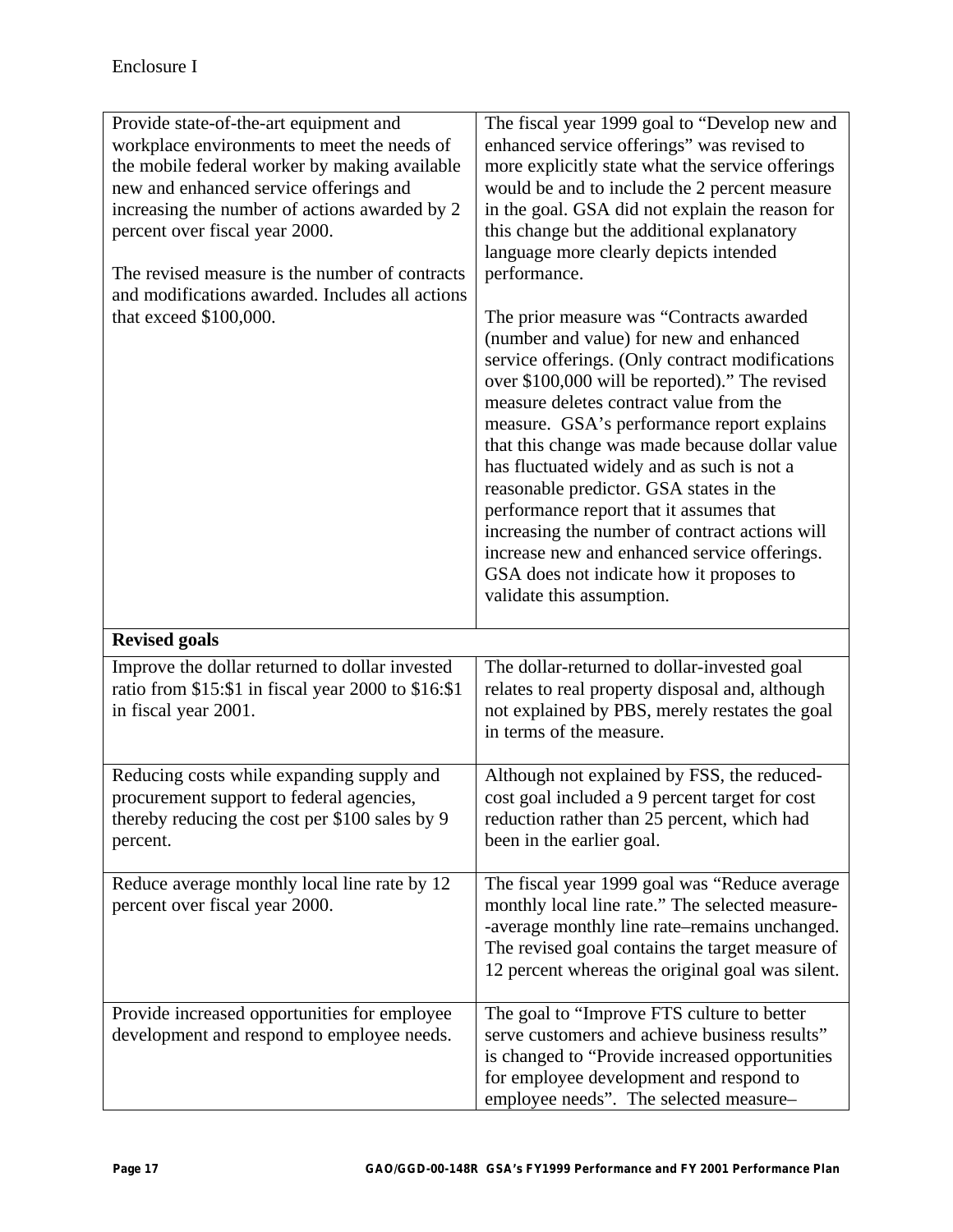| <b>Revised measures</b>                                                                          | employee culture survey results-is basically<br>unchanged. Although employee satisfaction<br>assessed through a culture survey is one<br>measure of achieving this goal, adding other<br>performance measures, such as average<br>training expenditure per employee and training<br>events per employee, could more adequately<br>indicate progress towards this performance<br>goal. FTS did not explain why it revised this<br>goal.                                                                                                                                                                                              |
|--------------------------------------------------------------------------------------------------|-------------------------------------------------------------------------------------------------------------------------------------------------------------------------------------------------------------------------------------------------------------------------------------------------------------------------------------------------------------------------------------------------------------------------------------------------------------------------------------------------------------------------------------------------------------------------------------------------------------------------------------|
| Savings through vehicle consolidation into the                                                   | FSS revised the measure for the savings goal to                                                                                                                                                                                                                                                                                                                                                                                                                                                                                                                                                                                     |
| fleet is the revised measure for the goal to save<br>taxpayers money by consolidating additional | overall savings rather than savings per vehicle<br>because it believes the new measure better                                                                                                                                                                                                                                                                                                                                                                                                                                                                                                                                       |
| vehicles into GSA's fleet.                                                                       | depicts the results it intends to achieve.                                                                                                                                                                                                                                                                                                                                                                                                                                                                                                                                                                                          |
|                                                                                                  |                                                                                                                                                                                                                                                                                                                                                                                                                                                                                                                                                                                                                                     |
| Average calendar days to award task and<br>delivery orders over \$2,500.                         | The goal of "reduce acquisition cycle times"<br>did not substantively change, but its associated<br>measure of "average calendar days to award<br>contracts" for directed 8(a), sole source, single<br>award, multiple award, and modifications did<br>change. The revised measure includes<br>indicators measuring performance during two<br>specific segments of the acquisition cycle:<br>"average number of days from request for<br>quotation to award" and "average number of<br>days from notice to proceed to award." In<br>addition, it specifies a dollar limit. GSA did<br>not provide an explanation for this revision. |

We do not believe that the changes GSA made to the goals and measures related to this key outcome adversely affect the clarity of GSA's intended performance. Also, the revised goals and measures continue to provide a succinct and concrete statement of expected performance that subsequently can be compared with actual performance. As discussed in the individual cases above, GSA provided explanations for why some goals and measures were revised, but did not do so in other cases.

We reported two key weaknesses with GSA's fiscal year 1999/2000 performance plan in our correspondence titled Observations on the General Services Administration's Fiscal Year 2000 Performance Plan (GAO/GGD-99-113R, July 20, 1999). Specifically, we reported that the plan (1) did not sufficiently discuss how the performance goals and measures link to the program activities and funding in GSA's budget, and (2) explain how GSA will ensure that its performance data are reliable. In the fiscal year 2001 performance plan, 15 of the 16 goals that remain in this key outcome have the budget links in their narrative. The exception was the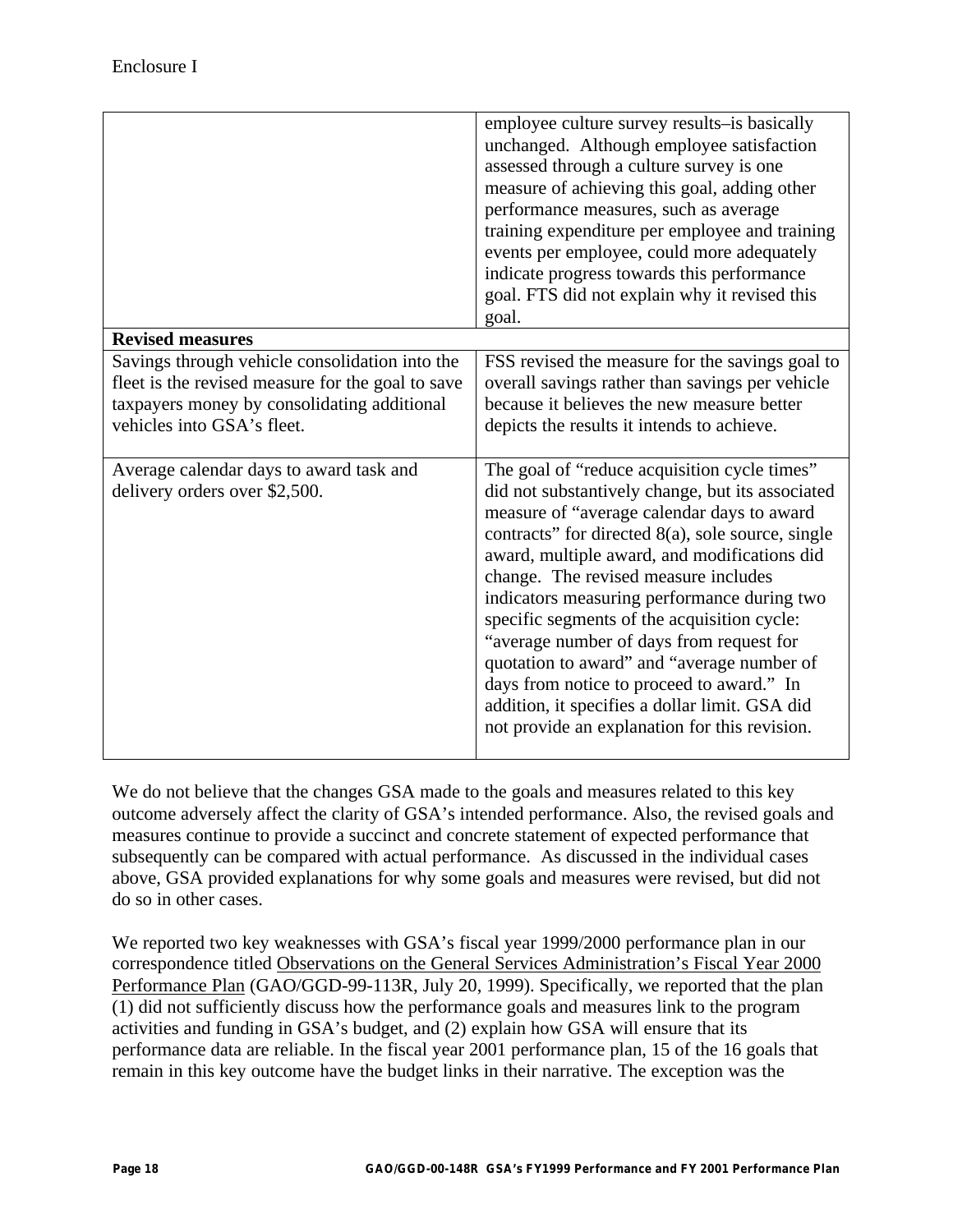accreditation of childcare center goal. In addition, the performance plan has a chart that crosswalks budget accounts to major program activities.

GSA's fiscal year 2001 plan does not provide reasonable assurance that its performance information is credible. The plan has a section for almost all goals that make reference to data verification/validation or data source, but these sections focus more on where the data is coming from rather than what was done to verify and validate the data used to measure performance in the systems. The FTS data verification and validation section of GSA's fiscal year 1999 performance report identified some needed improvements. The report stated FTS intends to develop a system to collect and evaluate its non-financial performance data, but did not state when this effort would be completed. This effort is not discussed in the fiscal year 2001 performance plan. Further, with respect to the competitiveness of FTS2000 pricing, GSA states in its fiscal year 1999 performance report that performance is measured based on the result of calculations made by a private sector contractor. While GSA states that the Office of Inspector General (IG) performed a limited review of the data and methodology used by the contractor, GSA does not disclose either the specific limits or results of that IG review.

PBS included a verification and validation discussion in its management challenges and solutions section of its fiscal year 2001 performance plan. PBS says it has evidence to show that certain sources of data it uses are reliable. For example, the financial statements from its accounting system have received an unqualified opinion from an independent audit. However, PBS recognizes that shortcomings exist in other data systems and says it is working to address the problems. As previously mentioned, GAO recently issued a report on GSA's repairs and alterations program that identified program data as problematic.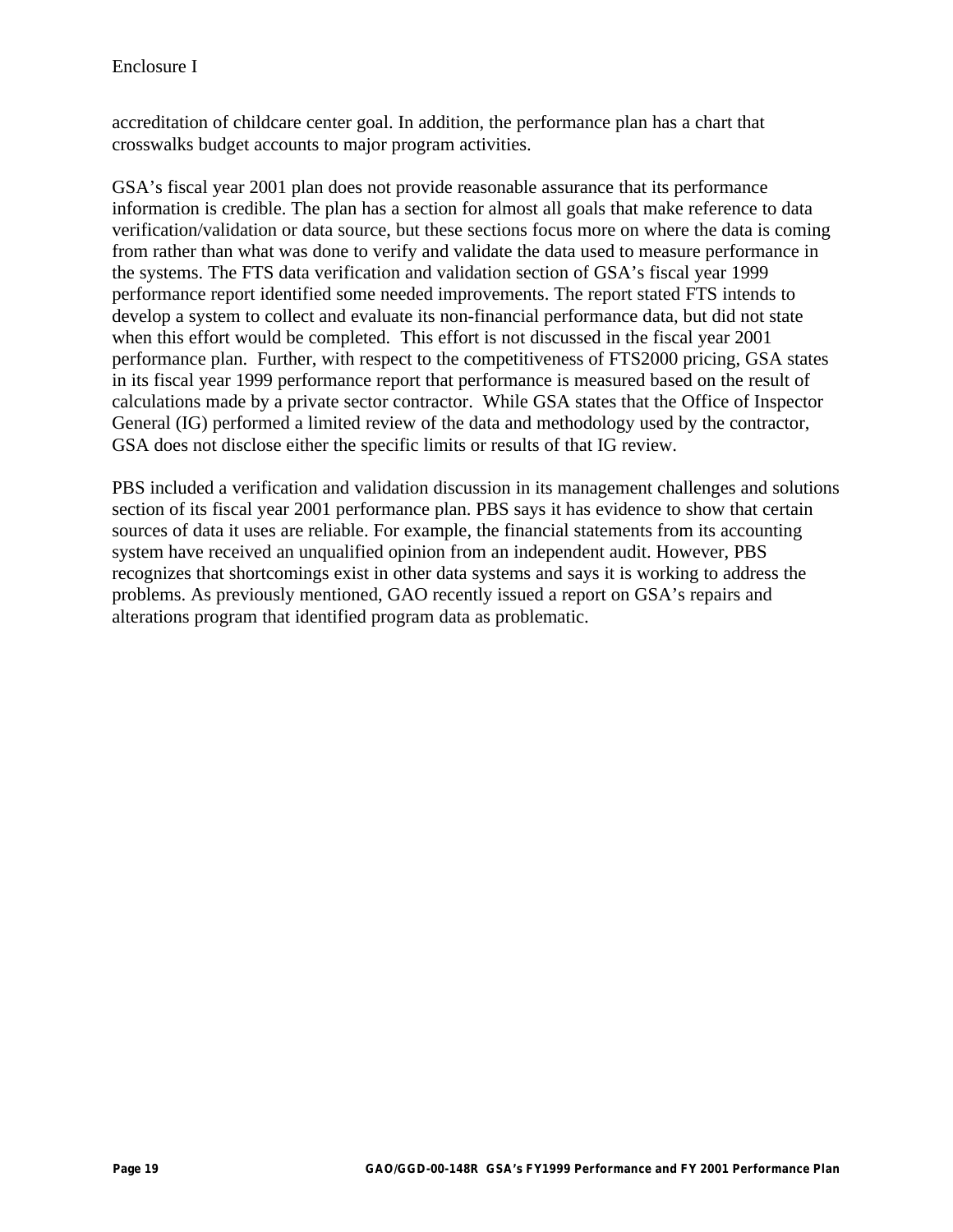### **Key Agency Outcome: Federal Buildings Are Safe, Accessible, and Energy Efficient**

Fiscal Year 1999 Performance Goals, Measures, Targets, Actual Results, and Performance for the Key Outcome of Federal Buildings Are Safe, Accessible, and Energy Efficient

**Goal**: Reduce the number of buildings that have protection costs in the high range of the benchmark set by the private sector experts while maintaining effective security in government buildings.

**Measure**: GSA protection costs per square foot versus private sector costs per square foot.

**Target**: Not developed

**Actual results**: Not developed

**Performance**: No data to measure goal.

#### GAO's Observations on GSA's Fiscal Year 1999 Actual Performance for the Key Agency Outcome of Federal Buildings Are Safe, Accessible, and Energy Efficient.

GSA's performance report recognized that the performance measure did not adequately indicate progress. After developing the measure, GSA concluded that protection services cannot be measured by cost alone. GSA said that it was going to replace this measure with one that would assess the quality of protection. In developing this measure, GSA wanted to capture the cost element of protection together with an overall threat assessment. In the interim, GSA decided to substitute a customer satisfaction goal. GSA did not have any performance goals for fiscal year 1999 directly related to accessibility or energy efficiency.

Unmet or Unmeasured Fiscal Year 1999 Performance Goals for the Key Agency Outcome of Federal Buildings Are Safe, Accessible, and Energy Efficient.

**Unmet goals**: None

**Unmeasured goal**: Reduce the number of buildings that have protection costs in the high range of the benchmark set by the private sector experts while maintaining effective security in government buildings.

#### GAO's Observations on GSA's Unmet or Unmeasured Goal for the Key Agency Outcome of Federal Buildings Are Safe, Accessible, and Energy Efficient.

As previously mentioned, after developing the measure for this goal, GSA concluded that protection services cannot be measured by cost alone and set out to develop a new measure, which it intended to implement in fiscal year 2001. The report did not provide plans or actions that would be followed to develop the new measure.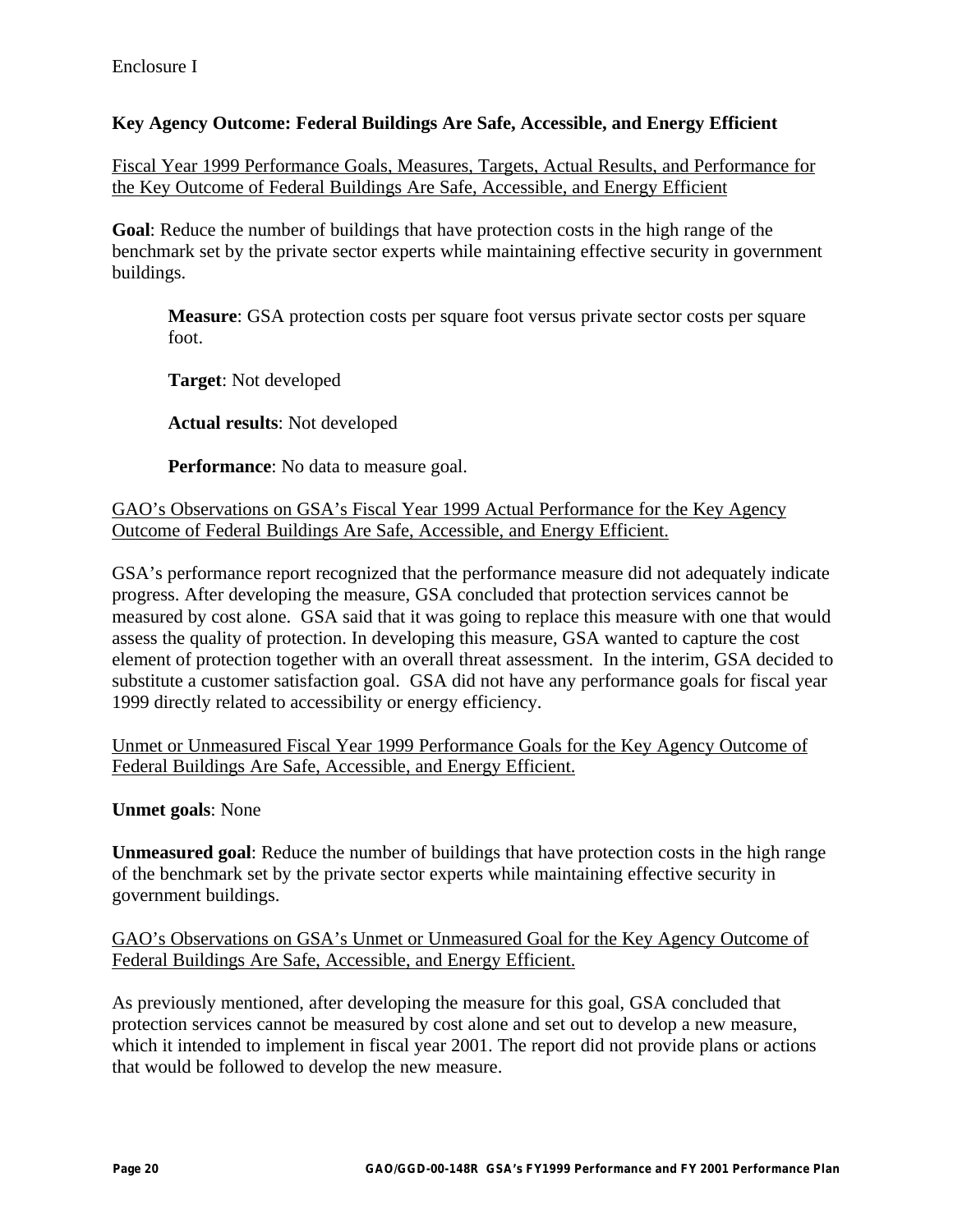Fiscal Year 2000 Performance Goals and Measures for the Key Agency Outcome of Federal Buildings Are Safe, Accessible, and Energy Efficient

GSA's goals and measures are the same for fiscal year 1999 and fiscal year 2000.

GAO's Observations on GSA's Fiscal Year 2000 Planned Performance for the Key Agency Outcome of Federal Buildings Are Safe, Accessible, and Energy Efficient

As mentioned above, the performance goals and measures for fiscal years 1999 and 2000 were the same. It should be noted that the fiscal year 1999 performance report did not have a section specifically discussing the effect of fiscal year 1999 performance on estimated performance levels for fiscal year 2000.

Fiscal Year 2001 Performance Goals and Measures for the Key Agency Outcome of Federal Buildings Are Safe, Accessible, and Energy Efficient

**Goal**: Improve customer satisfaction for security services from 81 percent in fiscal year 2000 to 81.5 percent in fiscal year 2001. (**New goal**)

**Measure**: Percentage of tenants that rate GSA's protective services satisfactory. **(New measure**)

**Target**: 81.5 percent

**Goal**: Improve energy reduction from 20 percent below the fiscal year 1985 baseline in fiscal year 2000 to 22 percent below in fiscal year 2001. (**New goal**)

**Measure**: Percentage reduction from fiscal year 1985 baseline (**New measure**)

**Target**: 22 percent

GAO's Observations on GSA's Fiscal Year 2001 Planned Performance for the Key Agency Outcome of Federal Buildings Are Safe, Accessible, and Energy Efficient

GSA's fiscal year 2001 performance plan dropped the goal--to reduce the number of buildings that have protection costs in the high range of the benchmark set by the private sector experts while maintaining effective security in government buildings--that was in the fiscal year 1999 performance report. It replaced this goal with a customer satisfaction goal on security. The plan also added an energy goal.

The fiscal year 2001 performance plan dropped the security goal in the fiscal year 1999 performance report because of concerns about the appropriateness of the selected measure. GSA replaced it with the goal to "Improve customer satisfaction for security services from 81 percent to 81.5 percent in fiscal year 2001," which will be measured on the basis of the percentage of tenants that rate security as satisfactory or better. According to the plan, the new goal will provide a clear picture of customer perceptions of security services. However, other goals and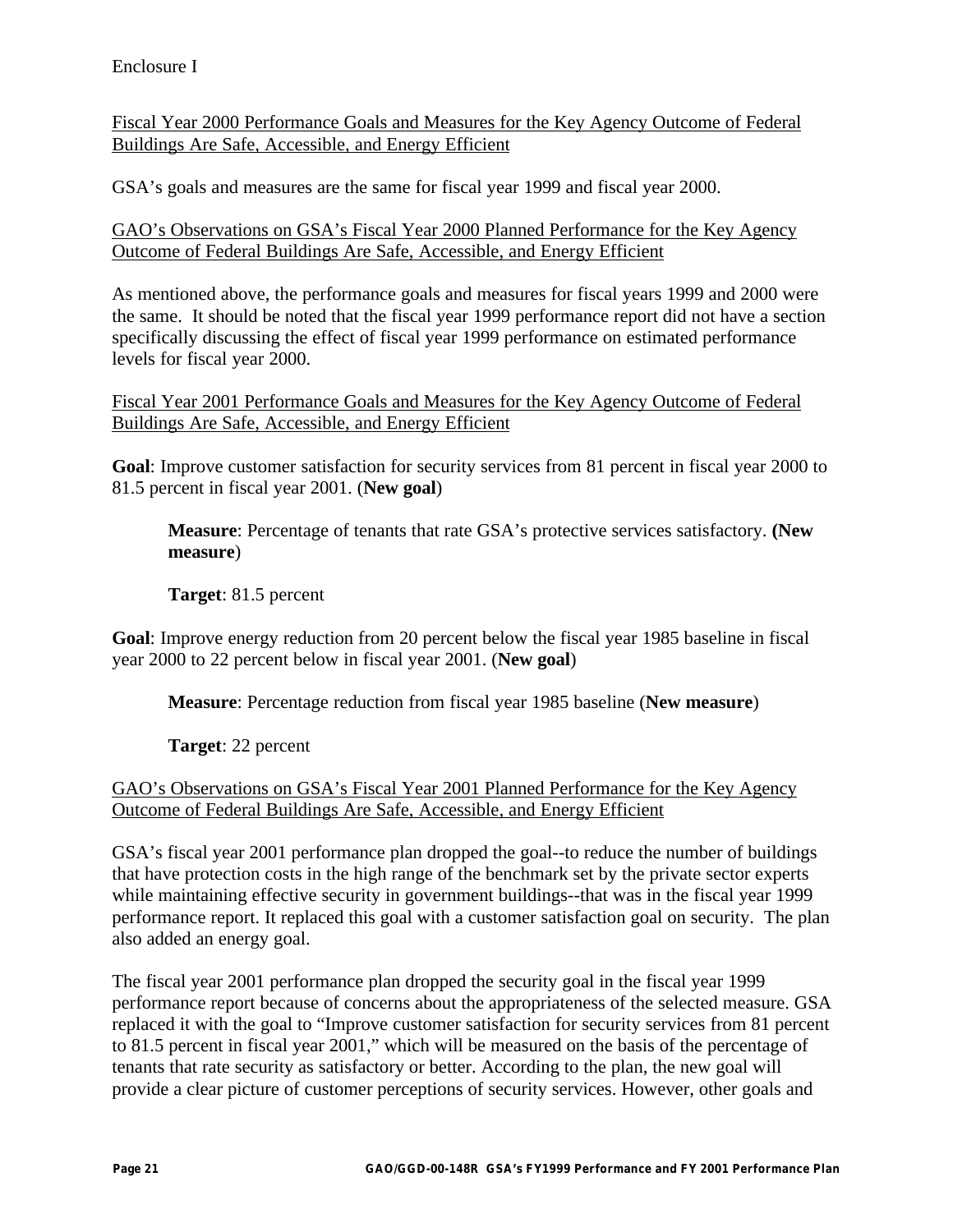measures, such as reducing crime in federal buildings, could better indicate performance in delivering security services. The goal is linked to the budget, but there is no assurance that the data used to develop the baseline and measure performance are credible.

It should be noted that GAO recommended that GSA develop outcome-oriented goals and measures for its security program (General Services Administration: Many Building Security Upgrades Made But Problems Have Hindered Program Implementation, (GAO/T-GGD-98-141, June 4, 1998)). GSA's fiscal year 2001 performance plan does not have these outcome oriented performance goals and measures. In 2000, GSA's IG identified significant problems with GSA's building security program. In May 2000, we testified that our undercover staff posing as law enforcement agents were 100 percent successful in penetrating federal buildings in a manner that could have introduced weapons, explosives, chemical/biological agents, and listening devices (Security: Breaches at Federal Agencies and Airports (GAO/T-OSI-00-10)).

The plan does not identify the energy goal as a new goal, but explains the goal was driven by Executive Order 12902 which requires agencies to reduce energy consumption by 30 percent of their fiscal year 1985 level by fiscal year 2005. The goal is objective, measurable, and quantifiable, and the measure indicates progress toward achieving the goal. The goal is linked to the budget, but there is no assurance that the data used to develop the baseline and measure performance are credible.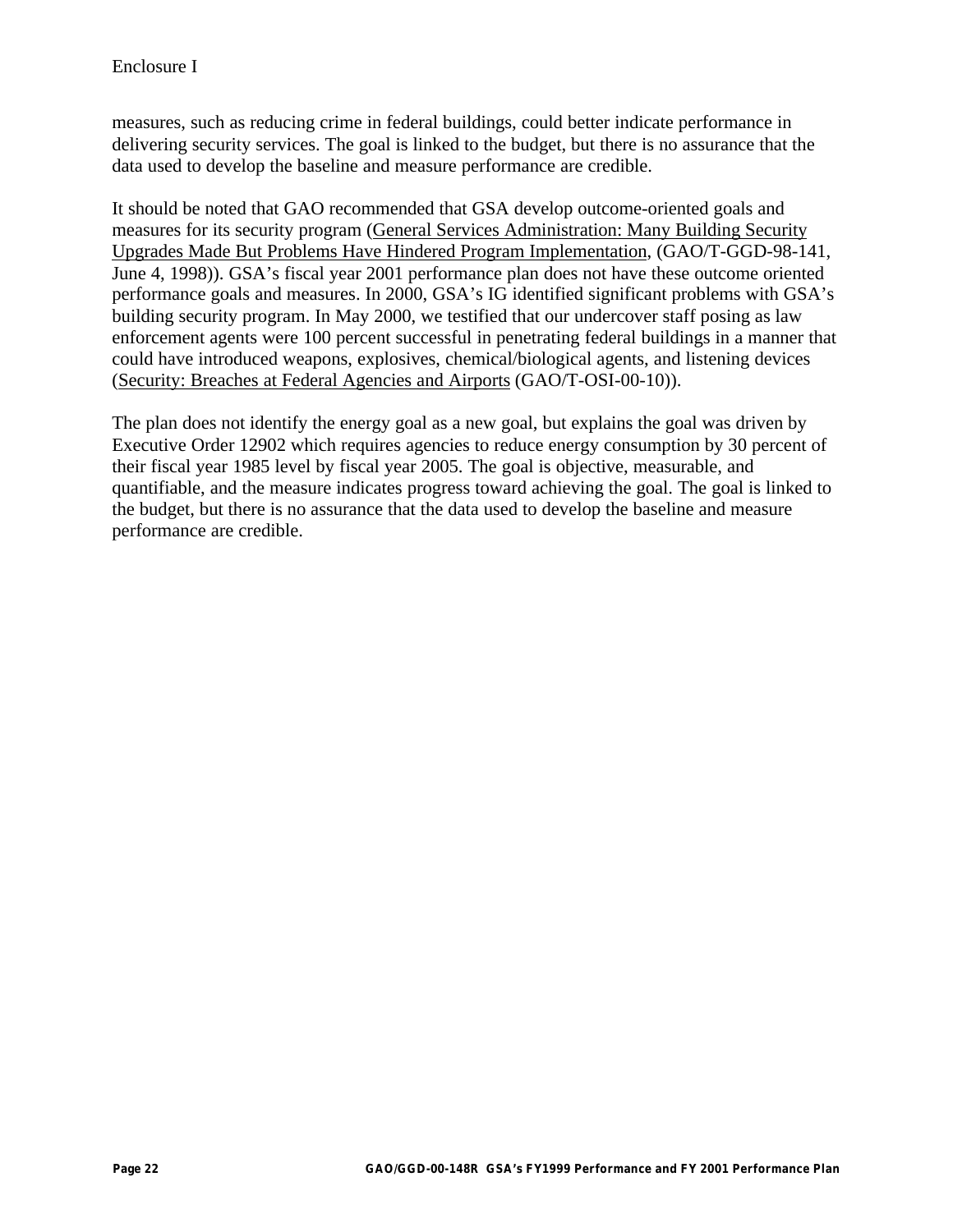### **Key Agency Outcome: Federal Buildings Are Adequately Maintained**

Fiscal Year 1999 Performance Goals, Measures, Targets, Actual Results, and Performance for the Key Agency Outcome of Federal Buildings Are Adequately Maintained

**Goal 1**: Complete repair and alteration projects on time.

**Measure**: Percent of repair and alteration projects delivered on time (weighted by cost).

**Target**: 81 percent

**Actual results**: 69 percent

**Performance**: Did not meet goal.

**Goal 2**: Minimize cost escalations on repair and alteration projects.

**Measure**: Project escalations divided by the value of repair and alteration projects completed each year.

**Target**: 2 percent or less escalation

**Actual results**: Negative 2 percent escalation

**Performance**: Exceeded goal.

GAO's Observations on GSA's Fiscal Year 1999 Actual Performance for the Key Agency Outcome of Federal Buildings Are Adequately Maintained

These goals are objective, measurable, and quantifiable, and the measures indicate progress towards achieving the performance goals. The report clearly articulated the degree to which the annual performance goals were achieved. GSA met one of the goals, but not the other. Although PBS addressed data quality issues, it did not attest to the overall credibility of the data used to establish baselines or measure results.

Unmet or Unmeasured Goals for the Key Agency Outcome of Federal Buildings Are Adequately Maintained.

**Unmet goal**: Complete repair and alteration projects on time.

**Unmeasured goals**: None

GAO's Observations on GSA's Unmet or Unmeasured Goal for the Key Agency Outcome of Federal Buildings Are Adequately Maintained.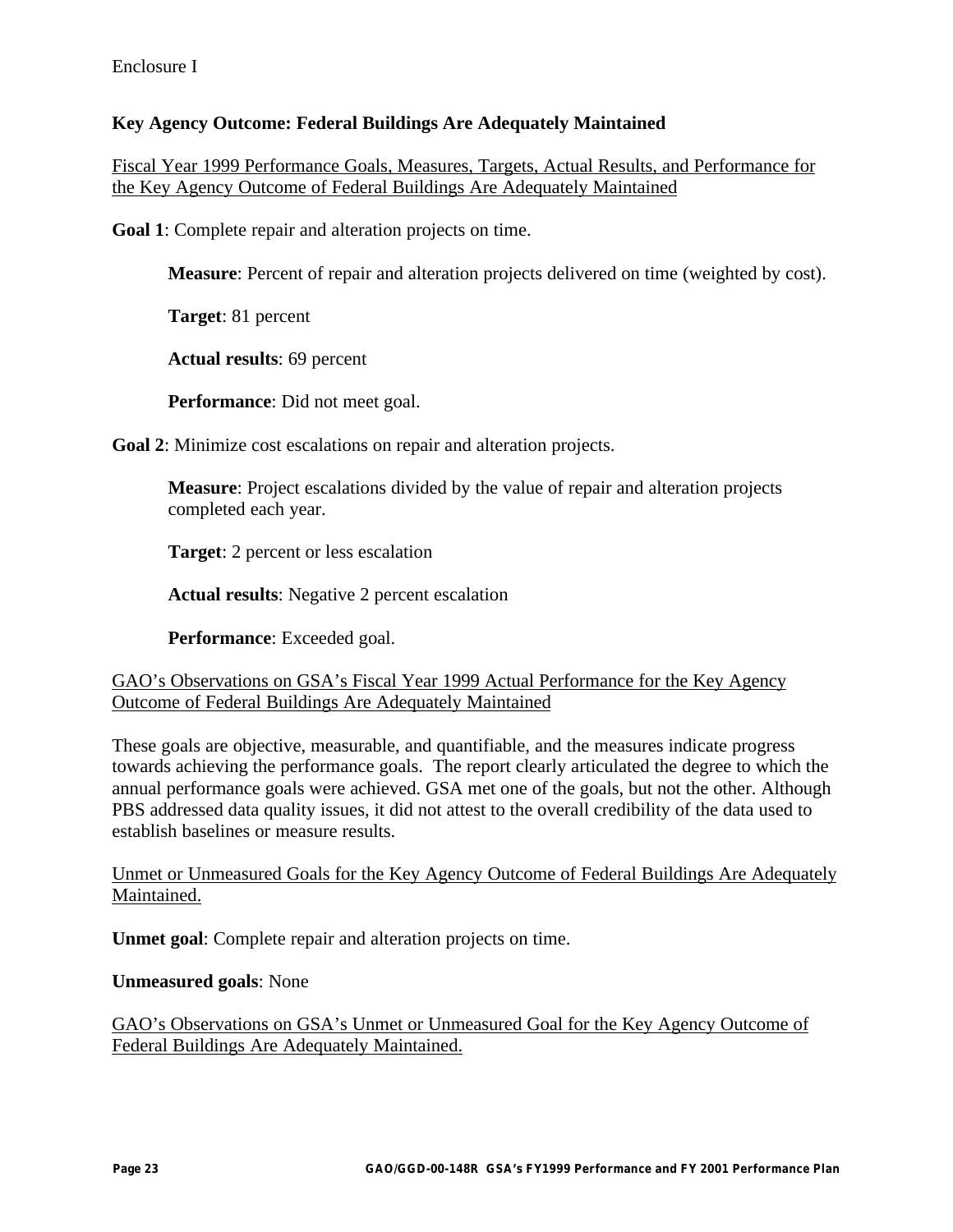GSA said that this goal was not met due to a variety of issues and conditions and provided three examples, including poor contractor performance. It mentions actions it has taken over the last several years to improve, such as contractor selection predicated on evidence of qualifications and a demonstrated ability to coordinate all facets of the work in a project. Although not stated directly, the inference is that the actions taken should correct the problems.

Fiscal Year 2000 Performance Goals and Measures for the Key Agency Outcome of Federal Buildings Are Adequately Maintained

GSA's goals and measures are the same for fiscal year 1999 and fiscal year 2000.

### GAO's Observations on GSA's Fiscal Year 2000 Planned Performance for the Key Agency Outcome of Federal Buildings Are Adequately Maintained

As mentioned above, the performance goals and measures for fiscal years 1999 and 2000 were the same. It should be noted that the fiscal year 1999 performance report did not have a section specifically discussing the effect of fiscal year 1999 performance on estimated performance levels for fiscal year 2000.

Fiscal Year 2001 Performance Goals and Measures for the Key Agency Outcome of Federal Buildings Are Adequately Maintained

**Goal**: Improve the percent of repair and alteration projects completed on schedule from 83 percent in fiscal year 2000 to 84 percent in fiscal year 2001. (**Revised goal**)

**Measure**: Percentage of total dollars of repair and alteration projects over \$10 million completed on schedule (weighted by cost) (**Revised measure**)

**Target**: 84 percent

**Goal**: Reduce the cost escalation rate for repair and alteration projects from 2 percent in fiscal year 2000 to 1 percent in fiscal year 2001. (**Revised goal**)

**Measure**: Total cost of projects over \$10 million completed during a fiscal year expressed as a percentage of total original appropriation for those projects. (**Revised measure**)

**Target**: 1 percent

#### GAO's Observations on GSA's Fiscal Year 2001 Planned Performance for the Key Agency Outcome of Federal Buildings Are Adequately Maintained

GSA revised both goals and measures related to this key agency outcome area. The primary change to the goal to improve the percent of repairs and alterations completed on schedule is that it incorporates a target. The change to this goal's measure is more significant in that it went from the percentage of projects delivered on time to the percentage of total dollars of repairs and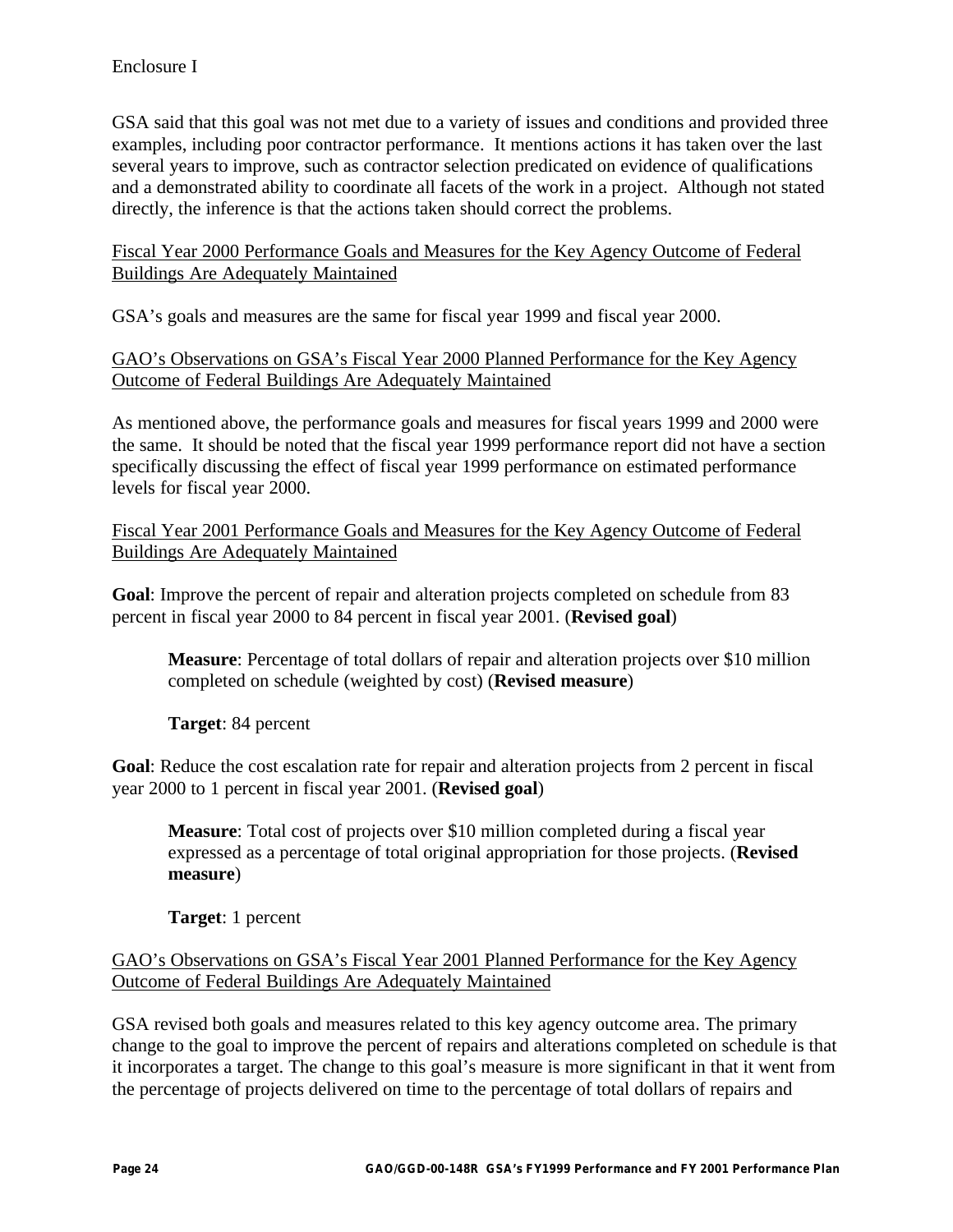alterations projects over \$10 million delivered on time. The fiscal year 1999 performance report and the fiscal year 2001 performance plan do not explain why it adopted the new measure. The fiscal year 2001 performance plan goes on to say that GSA is not satisfied with the revised measure and has plans to change it. The budget link for this goal could have been more useful if it provided a better context of how the cited funding directly relates to the goal and measure, and data credibility is still uncertain.

The goal to reduce the cost escalation rate for repairs and alterations projects was changed to incorporate the targets. The measure was changed to specify that only projects of a given dollar amount would be considered and GSA also changed the way cost escalation would be calculated. GSA does not explain why it changed this goal and measure. The fiscal year 2001 performance plan states that this revised measure does not go far enough in providing the type of information needed to assess the effectiveness of the repairs and alterations program. It also stated that GSA is revising this measure and expects to implement it in fiscal year 2000. The budget link for this goal could have been more useful if it provided a better context of how the cited funding directly relates to the goal and measure, and data credibility is still uncertain.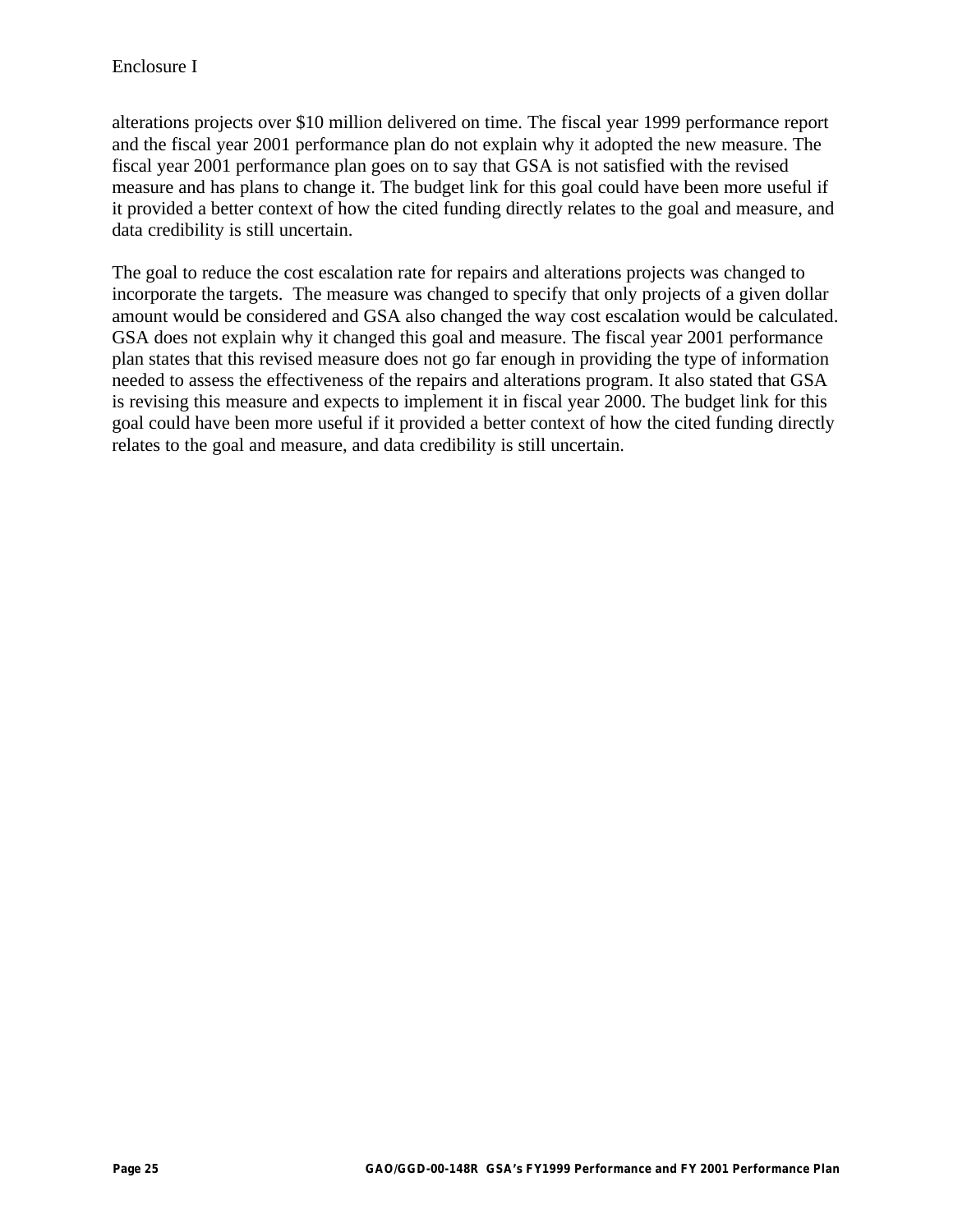## Enclosure II

#### **Observations on the General Services Administration's Efforts to Address Its Major Management Challenges**

The following table identifies major management challenges confronting the General Services Administration (GSA). The first column lists the management challenges identified by GSA's Inspector General (IG). The second column discusses what progress, as discussed in its fiscal year 1999 performance report, GSA made in resolving its major management challenges. The third column discusses the extent to which GSA's fiscal year 2001 performance plan includes performance goals and measures to address the management challenges that GSA's IG identified.

| <b>Major management challenge</b>       | Progress in resolving each major       | Applicable goals and measures in           |
|-----------------------------------------|----------------------------------------|--------------------------------------------|
|                                         | management challenge as discussed      | the fiscal year 2001 performance           |
|                                         | in the fiscal year 1999 performance    | plan                                       |
|                                         | report                                 |                                            |
| <b>Management controls: Multiple</b>    | GSA's fiscal year 1999/2000            | None that directly relate to this          |
| management controls have been           | performance plan did not have specific | challenge. Although the plan does not      |
| replaced by fewer and broader           | goals that directly addressed this     | have any general goals that address the    |
| controls, making it essential that the  | problem. As such, its fiscal year 1999 | use of existing management controls, it    |
| remaining controls be emphasized and    | performance report did not measure     | does discuss the data reliability issue in |
| followed. The IG is concerned that      | progress in this area.                 | several places. For example, the Public    |
| GSA management may not be               |                                        | <b>Buildings Service's management</b>      |
| adequately implementing the controls    |                                        | challenges and solutions section           |
| to deter fraud, waste, and              |                                        | discusses its data problems. It cites      |
| mismanagement. Management control       |                                        | GSA's accounting system and some           |
| areas specifically mentioned related to |                                        | commercial databases it uses as being      |
| the use of government credit cards and  |                                        | reliable. However, it recognizes it still  |
| data reliability and validity.          |                                        | has problems with its in-house real        |
|                                         |                                        | property databases and states that it is   |
|                                         |                                        | working to correct these problems. In      |
|                                         |                                        | addition, the Federal Supply Service       |
|                                         |                                        | (FSS) said that it has enhanced its data   |
|                                         |                                        | collection in response to a 1999 IG audit  |
|                                         |                                        | that criticized the uniformity of data     |
|                                         |                                        | collection on reutilization and donation   |

Table II.1: Major Management Challenges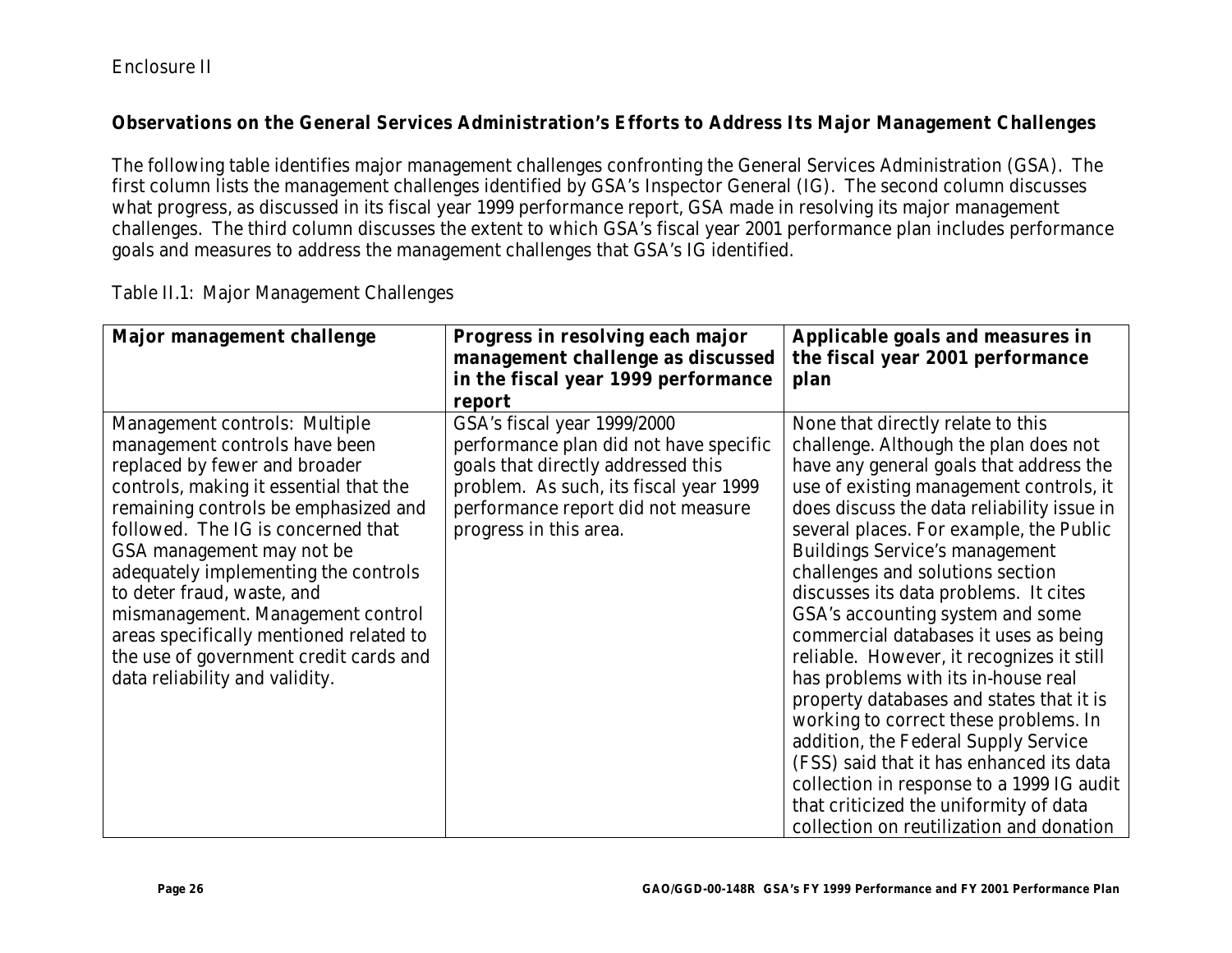|                                                                                  |                                                                              | of excess personal property. FSS<br>believes that these enhancements will<br>bring the quality of data collection into<br>line with audit standards. The only<br>commitment related to internal controls<br>is FSS' goal to audit transportation<br>billings to identify over charges and<br>seek recovery of overpayments. |
|----------------------------------------------------------------------------------|------------------------------------------------------------------------------|-----------------------------------------------------------------------------------------------------------------------------------------------------------------------------------------------------------------------------------------------------------------------------------------------------------------------------|
| <b>Information Technology (IT) solutions:</b>                                    | GSA's fiscal year 1999/2000                                                  | None that directly relate to this                                                                                                                                                                                                                                                                                           |
| GSA faces challenges related to its                                              | performance plan did not have specific                                       | challenge. However, GSA's Federal                                                                                                                                                                                                                                                                                           |
| applications of information technology.<br>The Clinger-Cohen Act of 1996 changed | goals that directly addressed this<br>problem. As such, its fiscal year 1999 | <b>Technology Service (FTS) has nine</b>                                                                                                                                                                                                                                                                                    |
| the way information systems are                                                  | performance report did not measure                                           | goals, of which six relate to IT solutions<br>and network services. These goals                                                                                                                                                                                                                                             |
| managed and developed in the federal                                             | progress in this area.                                                       | relate to GSA's activities in assisting                                                                                                                                                                                                                                                                                     |
| government. The IG said that                                                     |                                                                              | other agencies with IT and network                                                                                                                                                                                                                                                                                          |
| challenges stemming from this act are                                            |                                                                              | services, not its internal IT                                                                                                                                                                                                                                                                                               |
| to (1) develop a GSA wide information                                            |                                                                              | management. These six goals generally                                                                                                                                                                                                                                                                                       |
| technology architecture, (2) ensure that                                         |                                                                              | relate to increasing business volume,                                                                                                                                                                                                                                                                                       |
| adequate analyses support system                                                 |                                                                              | recovering full costs, and focusing on                                                                                                                                                                                                                                                                                      |
| development, (3) monitor system                                                  |                                                                              | employees and customers in FTS                                                                                                                                                                                                                                                                                              |
| compliance with GSA-wide                                                         |                                                                              | business lines. None of these relate                                                                                                                                                                                                                                                                                        |
| architecture, and (4) carry out the act's                                        |                                                                              | directly to the concerns identified by                                                                                                                                                                                                                                                                                      |
| requirements related to centrally                                                |                                                                              | the IG. In addition, GSA's Office of                                                                                                                                                                                                                                                                                        |
| managing GSA's information systems.                                              |                                                                              | Governmentwide Policy has policy-                                                                                                                                                                                                                                                                                           |
| In addition, the IG said that GSA                                                |                                                                              | making authority for information                                                                                                                                                                                                                                                                                            |
| systems development projects                                                     |                                                                              | technology. It has two goals that both                                                                                                                                                                                                                                                                                      |
| commonly experience schedule delays                                              |                                                                              | relate to the IT environment and                                                                                                                                                                                                                                                                                            |
| and cost overruns, need frequent                                                 |                                                                              | products for persons with disabilities.                                                                                                                                                                                                                                                                                     |
| redesign, have difficulty sharing usable                                         |                                                                              | In addition, it has three goals that                                                                                                                                                                                                                                                                                        |
| information between systems, and take                                            |                                                                              | address organizing working groups,                                                                                                                                                                                                                                                                                          |
| a prolonged period of time to develop.                                           |                                                                              | maintaining policies and guidelines, and                                                                                                                                                                                                                                                                                    |
| Another concern relates to control                                               |                                                                              | identifying best practices that                                                                                                                                                                                                                                                                                             |
| weaknesses over physical and logical                                             |                                                                              | specifically reference IT. The GSA                                                                                                                                                                                                                                                                                          |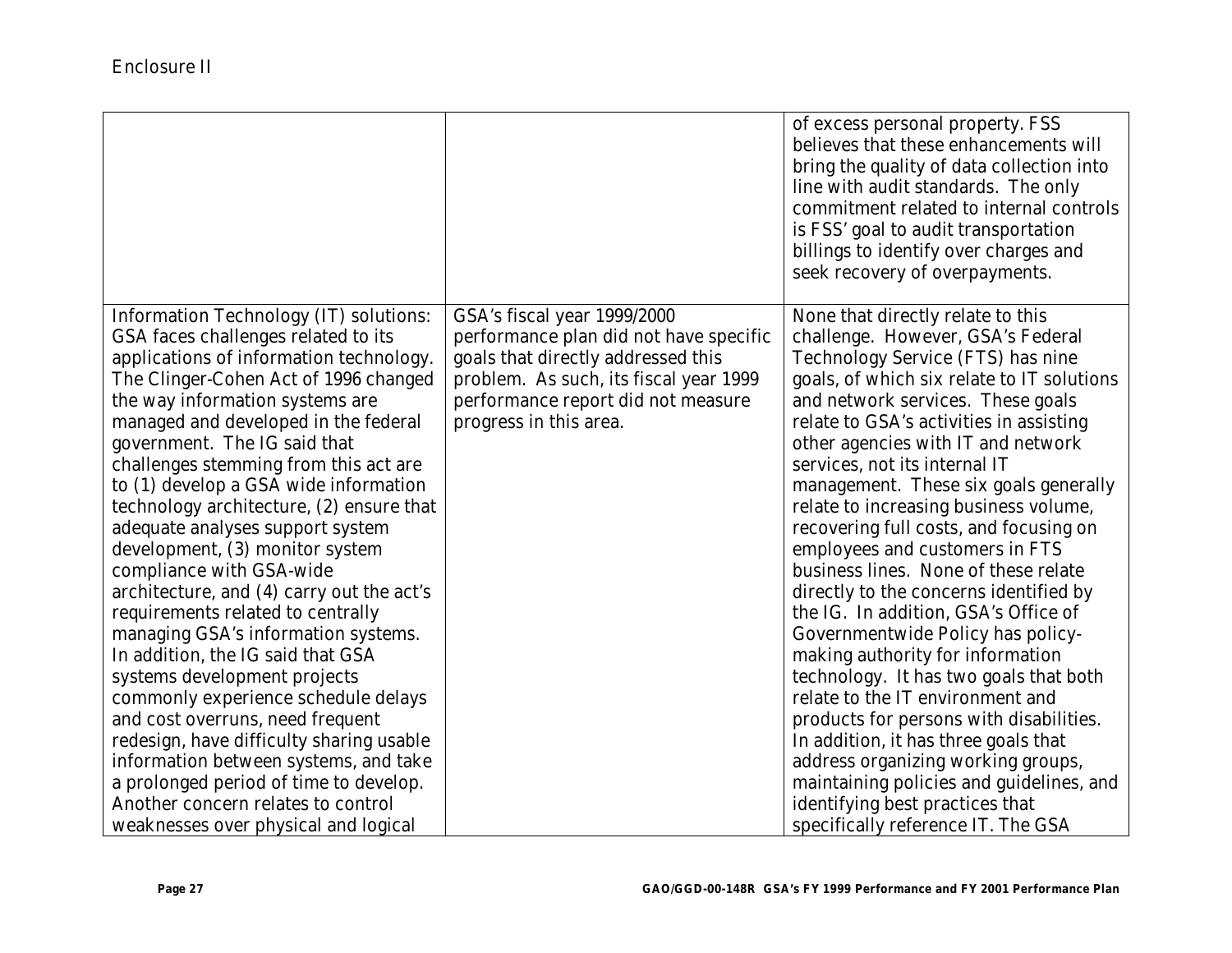| access to GSA's financial systems.<br>Finally, because GSA is increasingly<br>relying on contractors to do IT tasks, it<br>needs control mechanisms to ensure<br>that contractor-developed solutions<br>function properly.                                                                                                                                                                                                                                                                                                                                                                                                                                                                                                                                                                                                                                             |                                                                                                                                                                                                                       | management challenges section of the<br>plan recognizes that the use of<br>technology is among the most pressing<br>internal issues. This section says that<br>establishing a strong Chief Information<br>Officer addressed the needs to control<br>costs and time frames and develop<br>agencywide architecture. GSA also<br>states in this section that it has policies<br>and a program in place to address<br>computer security.                                                                                                                                                                                                                                                                                                                                                                                                                        |
|------------------------------------------------------------------------------------------------------------------------------------------------------------------------------------------------------------------------------------------------------------------------------------------------------------------------------------------------------------------------------------------------------------------------------------------------------------------------------------------------------------------------------------------------------------------------------------------------------------------------------------------------------------------------------------------------------------------------------------------------------------------------------------------------------------------------------------------------------------------------|-----------------------------------------------------------------------------------------------------------------------------------------------------------------------------------------------------------------------|-------------------------------------------------------------------------------------------------------------------------------------------------------------------------------------------------------------------------------------------------------------------------------------------------------------------------------------------------------------------------------------------------------------------------------------------------------------------------------------------------------------------------------------------------------------------------------------------------------------------------------------------------------------------------------------------------------------------------------------------------------------------------------------------------------------------------------------------------------------|
| <b>Multiple Award Schedule Program</b><br>(MAS): The IG is concerned that<br>changes made to the MAS program to<br>implement the Federal Acquisition<br><b>Streamlining Act and the Clinger-Cohen</b><br>Act of 1996, may not result in fair and<br>reasonable prices for federal<br>customers. The changes mentioned<br>were the elimination of vendor<br>certification of pricing information<br>submitted for negotiation purposes and<br>the contractual right to audit pricing<br>information on a post-award basis. In<br>addition, the IG said that GSA now<br>allows its contracting officers to extend<br><b>MAS</b> contracts without preaward<br>audits, despite the fact that GSA's<br><b>Acquisition Regulation encourages</b><br>such audits. In addition, the IG said<br><b>MAS</b> acquisition personnel were<br>inexperienced and lacked expertise in | GSA's fiscal year 1999/2000<br>performance plan did not have specific<br>goals that directly addressed this<br>problem. As such, its fiscal year 1999<br>performance report did not measure<br>progress in this area. | None directly related to this challenge.<br>However, 5 of 19 FSS goals relate to<br>supply and procurement operations,<br>and 2 of these 5 generally relate to MAS.<br>The two goals—i.e., maintain the<br>proportion of schedules contracts<br>awarded to small businesses and<br>increase the number of available<br>products and services—are not related<br>to the IG's specific concerns. Although<br>there is no commitment in other parts<br>of the performance plan that is directly<br>aimed at the IG's concerns, the<br>performance plan does mention actions<br>that could tangentially address them.<br>The performance plan repeats GSA's<br>strategic plan commitment to train<br>procurement specialists, which could<br>address one IG concern. The<br>performance plan also restates from the<br>strategic plan that GSA has historically |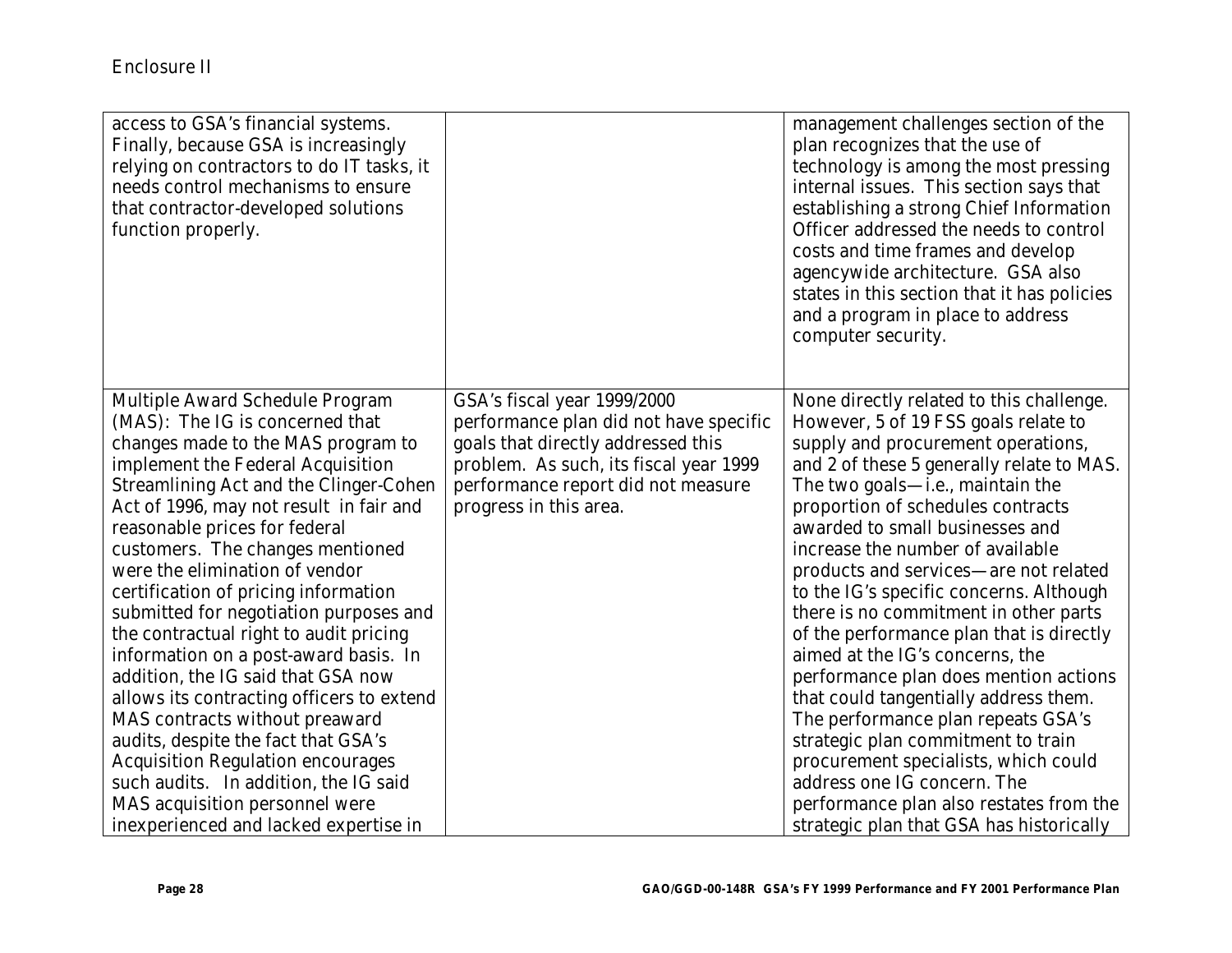| MAS contracting. The IG believes that<br>GSA has a "structural disincentive" to<br>negotiate the lowest possible price for<br>MAS items because vendor fees paid to<br>GSA are dependent on the dollar value<br>of total sales, which are higher if item<br>prices are higher. Another concern is<br>that ordering agencies might not be<br>sufficiently competing MAS orders.                                                                                                                                                                                                                                                                                   |                                                                                                                                                                                                                                                                                                                                                                                                                                                                                                                                                                                                                                                                 | shopped for the best value.                                                                                                                                                                                                                                                                                                                                                                                                                                                                                                                                                                                                                                                                                                                                                                                                                                                                                                                                           |
|------------------------------------------------------------------------------------------------------------------------------------------------------------------------------------------------------------------------------------------------------------------------------------------------------------------------------------------------------------------------------------------------------------------------------------------------------------------------------------------------------------------------------------------------------------------------------------------------------------------------------------------------------------------|-----------------------------------------------------------------------------------------------------------------------------------------------------------------------------------------------------------------------------------------------------------------------------------------------------------------------------------------------------------------------------------------------------------------------------------------------------------------------------------------------------------------------------------------------------------------------------------------------------------------------------------------------------------------|-----------------------------------------------------------------------------------------------------------------------------------------------------------------------------------------------------------------------------------------------------------------------------------------------------------------------------------------------------------------------------------------------------------------------------------------------------------------------------------------------------------------------------------------------------------------------------------------------------------------------------------------------------------------------------------------------------------------------------------------------------------------------------------------------------------------------------------------------------------------------------------------------------------------------------------------------------------------------|
| <b>GSA's Personnel Infrastructure: GSA's</b><br>IG has concerns that, as a result of<br>organizational downsizing and<br>restructuring, major program<br>streamlining, and personnel reductions<br>through attrition and buyouts, much of<br>GSA's corporate knowledge and<br>expertise have been lost or displaced.<br>At the same time, GSA is empowering<br>its employees with greater<br>responsibilities and authorities. In<br>addition, many employees have been<br>transferred or promoted into<br>procurement and contract management<br>positions of responsibility without<br>adequate training and/or experience,<br>and have limited job knowledge. | GSA's fiscal year 1999/2000<br>performance plan did not have specific<br>goals that directly addressed this<br>problem. However, FTS did have a<br>strategy associated with its goal to<br>improve the FTS culture to better serve<br>customers and achieve business results<br>that included actions like training to<br>improve employee skills and<br>identifying core competencies for each<br>profession. The measure for this goal<br>was an employee response rate on<br>satisfaction with the work<br>environment. FTS did not have data<br>available to assess progress for this<br>goal when GSA prepared its fiscal year<br>1999 performance report. | GSA does not have agency-wide goals<br>directly related to this challenge.<br>However, FTS, one of its major<br>components, has a goal to provide<br>increased opportunities for employee<br>development and to respond to<br>employee needs. The strategy related to<br>this goal includes actions like<br>increasing the investment in employee<br>training, identifying core competencies<br>for each profession, and creating<br>individual development plans. In<br>addition, FTS' management strategy<br>section states that it is implementing<br>initiatives to foster employee<br>development. FTS also says that it<br>must deal with its aging work force<br>issue, which will result in the loss of<br>many knowledgeable employees in the<br>near future. PBS, FSS, and OGP, GSA's<br>other major components, do not have<br>goals directly related to this challenge.<br>However, OGP has two goals related to<br>training personnel govenmentwide. The |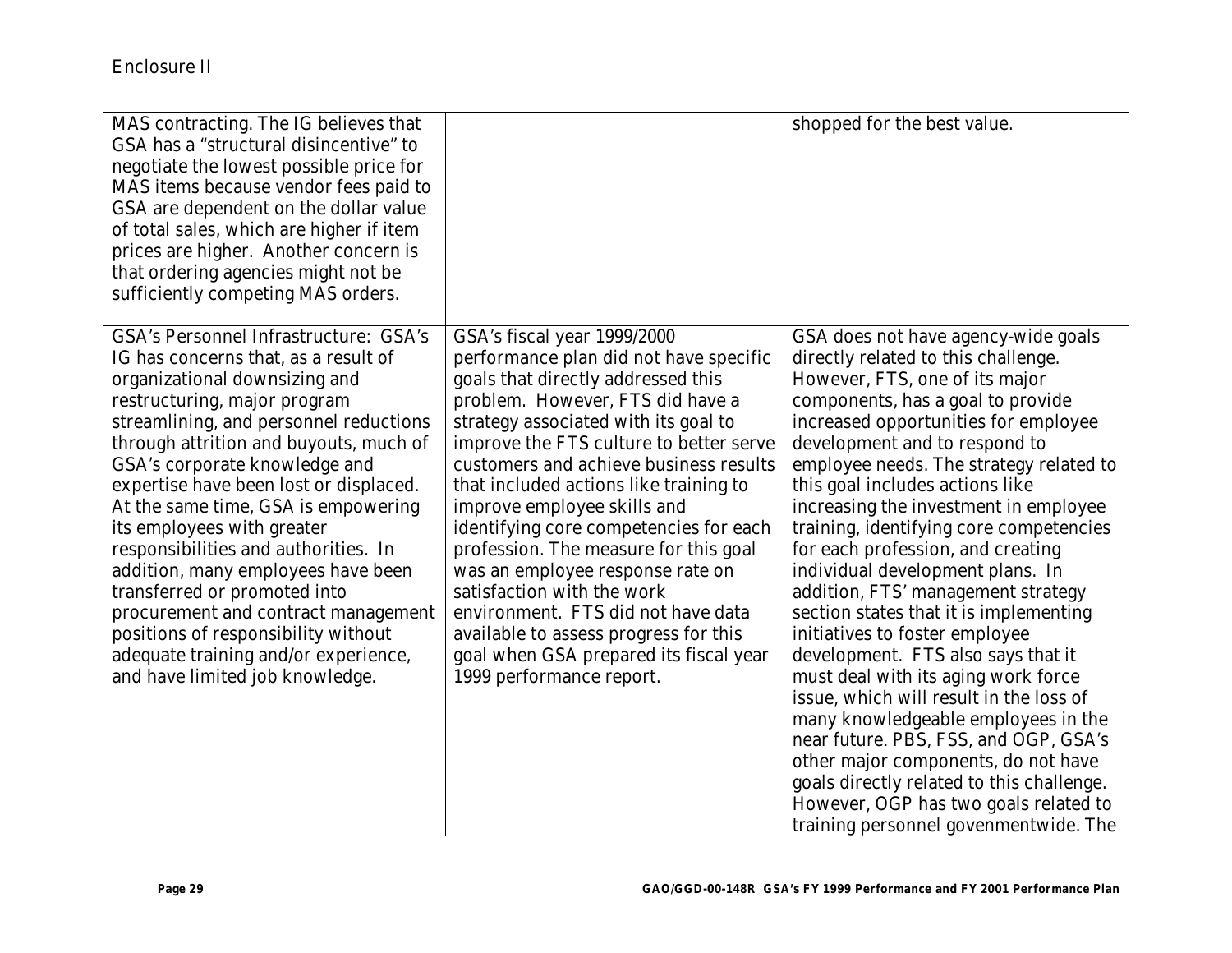|                                          |                                          | first goal is to establish and maintain a |
|------------------------------------------|------------------------------------------|-------------------------------------------|
|                                          |                                          | core curriculum of courses for            |
|                                          |                                          | acquisition personnel and to increase     |
|                                          |                                          | the number of persons completing          |
|                                          |                                          | course sessions. It also has a goal to    |
|                                          |                                          | improve the professional skills of        |
|                                          |                                          | agencies' present and future IT leaders   |
|                                          |                                          | by providing them with professional       |
|                                          |                                          | development opportunities. These          |
|                                          |                                          | goals are not focused on GSA              |
|                                          |                                          | employees but surely could be used for    |
|                                          |                                          | them. The performance plan identifies     |
|                                          |                                          | employee skills as among the most         |
|                                          |                                          | pressing internal issues. The plan        |
|                                          |                                          | states that PBS employees are receiving   |
|                                          |                                          | intense training in various customer-     |
|                                          |                                          | service, financial, and business          |
|                                          |                                          | practices. PBS implemented a              |
|                                          |                                          | nationwide training structure to          |
|                                          |                                          | address the developmental needs of        |
|                                          |                                          | current and future employees. In the      |
|                                          |                                          | overall management challenges section     |
|                                          |                                          | of GSA's fiscal year 2001 performance     |
|                                          |                                          | plan, GSA recognized the need to          |
|                                          |                                          | develop different employee skills to      |
|                                          |                                          | support its strategic goals.              |
| Aging Federal Buildings: GSA is          | GSA did not have any goals directly      | None directly related to this challenge.  |
| challenged to provide quality space to   | related to aging buildings. However,     | However, PBS has 16 goals related to      |
| federal agencies with an aging,          | GSA's fiscal year 1999/2000 plan had     | building operations, leasing,             |
| deteriorating inventory of buildings and | three goals related to building repair   | construction, acquisition, repair,        |
| budgetary limitations. The IG said that  | and alteration. According to the fiscal  | alteration, and disposal. Most of these   |
| it could take several billion dollars to | year 1999 performance report, GSA        | are aimed at reducing operating costs,    |
| bring the inventory up to standard.      | --exceeded its goal to minimize repair   | improving cost control, completing        |
| GAO also recently reported that          | and alteration project cost escalations, | work in a timely manner, and improving    |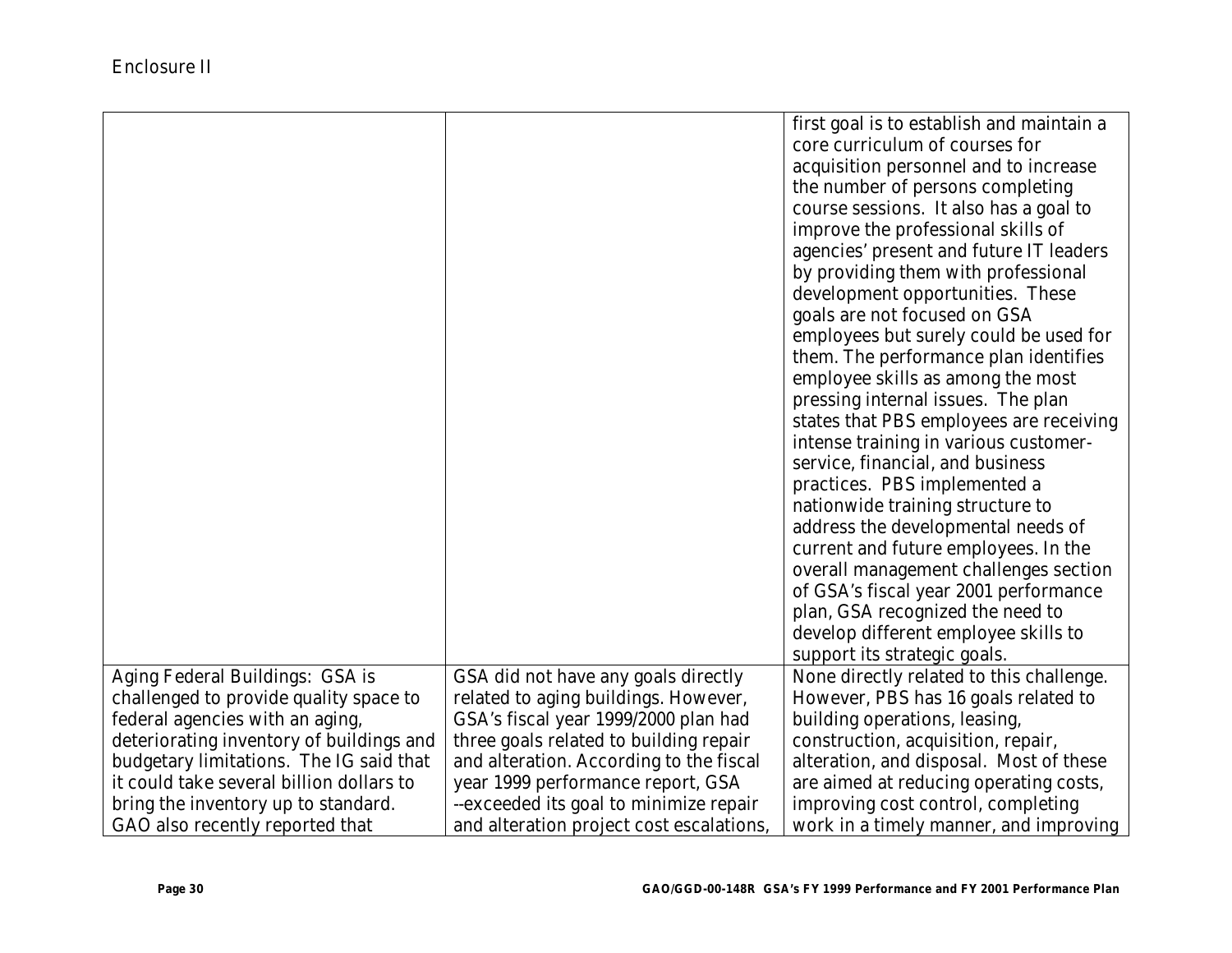| billions are needed for repairs and<br>alterations. | --did not meet its goal to complete<br>repair and alteration projects on time,<br>and<br>--could not assess its goal to meet<br>client agency space needs at best value<br>because, according to GSA, it was too<br>costly and difficult to capture, enter,<br>and report the data needed to support<br>the selected measure. | customer satisfaction with space. The<br>first three types of goals could generate<br>or save revenue that then could be used<br>to address building deterioration. The<br>narrative in the Government-Owned<br>Operations section of the plan states<br>that PBS maintains the building<br>inventory in acceptable condition and<br>tries to optimize resources to keep the<br>government-owned inventory in a<br>modern condition. The section goes on<br>to say that PBS must provide resources<br>for energy conservation, historic<br>preservation, and the removal of<br>harmful chemicals from the<br>environment. The repairs and<br>alterations section says that PBS funds<br>the work needed to keep inventory in a<br>proper state of repair, modernize<br>outdated space and facilities, improve<br>health and safety, recapture vacant<br>owned space, and address other needs.<br>It also states that the repair and<br>upgrade of owned facilities are the top<br>priority for capital funds. |
|-----------------------------------------------------|-------------------------------------------------------------------------------------------------------------------------------------------------------------------------------------------------------------------------------------------------------------------------------------------------------------------------------|---------------------------------------------------------------------------------------------------------------------------------------------------------------------------------------------------------------------------------------------------------------------------------------------------------------------------------------------------------------------------------------------------------------------------------------------------------------------------------------------------------------------------------------------------------------------------------------------------------------------------------------------------------------------------------------------------------------------------------------------------------------------------------------------------------------------------------------------------------------------------------------------------------------------------------------------------------------------------------------------------------------|
| <b>Protection of Federal Facilities and</b>         | GSA's fiscal year 1999/2000                                                                                                                                                                                                                                                                                                   | None directly related to this challenge.                                                                                                                                                                                                                                                                                                                                                                                                                                                                                                                                                                                                                                                                                                                                                                                                                                                                                                                                                                      |
| Personnel: In efforts to improve                    | performance plan had a goal to reduce                                                                                                                                                                                                                                                                                         | However, the Public Buildings Service                                                                                                                                                                                                                                                                                                                                                                                                                                                                                                                                                                                                                                                                                                                                                                                                                                                                                                                                                                         |
| security, GSA identified deficiencies               | the number of buildings that have                                                                                                                                                                                                                                                                                             | does have a goal to improve customer                                                                                                                                                                                                                                                                                                                                                                                                                                                                                                                                                                                                                                                                                                                                                                                                                                                                                                                                                                          |
| related to the implementation of                    | protection costs judged in the high                                                                                                                                                                                                                                                                                           | satisfaction with security services. In                                                                                                                                                                                                                                                                                                                                                                                                                                                                                                                                                                                                                                                                                                                                                                                                                                                                                                                                                                       |
| security measures and to the reliability            | range. However, the goal could not be                                                                                                                                                                                                                                                                                         | addition, GSA has a goal to achieve                                                                                                                                                                                                                                                                                                                                                                                                                                                                                                                                                                                                                                                                                                                                                                                                                                                                                                                                                                           |
| of the management information system                | measured because the baseline and                                                                                                                                                                                                                                                                                             | 100-percent accreditation of its                                                                                                                                                                                                                                                                                                                                                                                                                                                                                                                                                                                                                                                                                                                                                                                                                                                                                                                                                                              |
| tracking progress in this area. After               | target information were not developed.                                                                                                                                                                                                                                                                                        | childcare facilities. The GSA section on                                                                                                                                                                                                                                                                                                                                                                                                                                                                                                                                                                                                                                                                                                                                                                                                                                                                                                                                                                      |
| federal facilities are brought up to                | GSA dropped this goal from its 2001                                                                                                                                                                                                                                                                                           | external challenges states that the                                                                                                                                                                                                                                                                                                                                                                                                                                                                                                                                                                                                                                                                                                                                                                                                                                                                                                                                                                           |